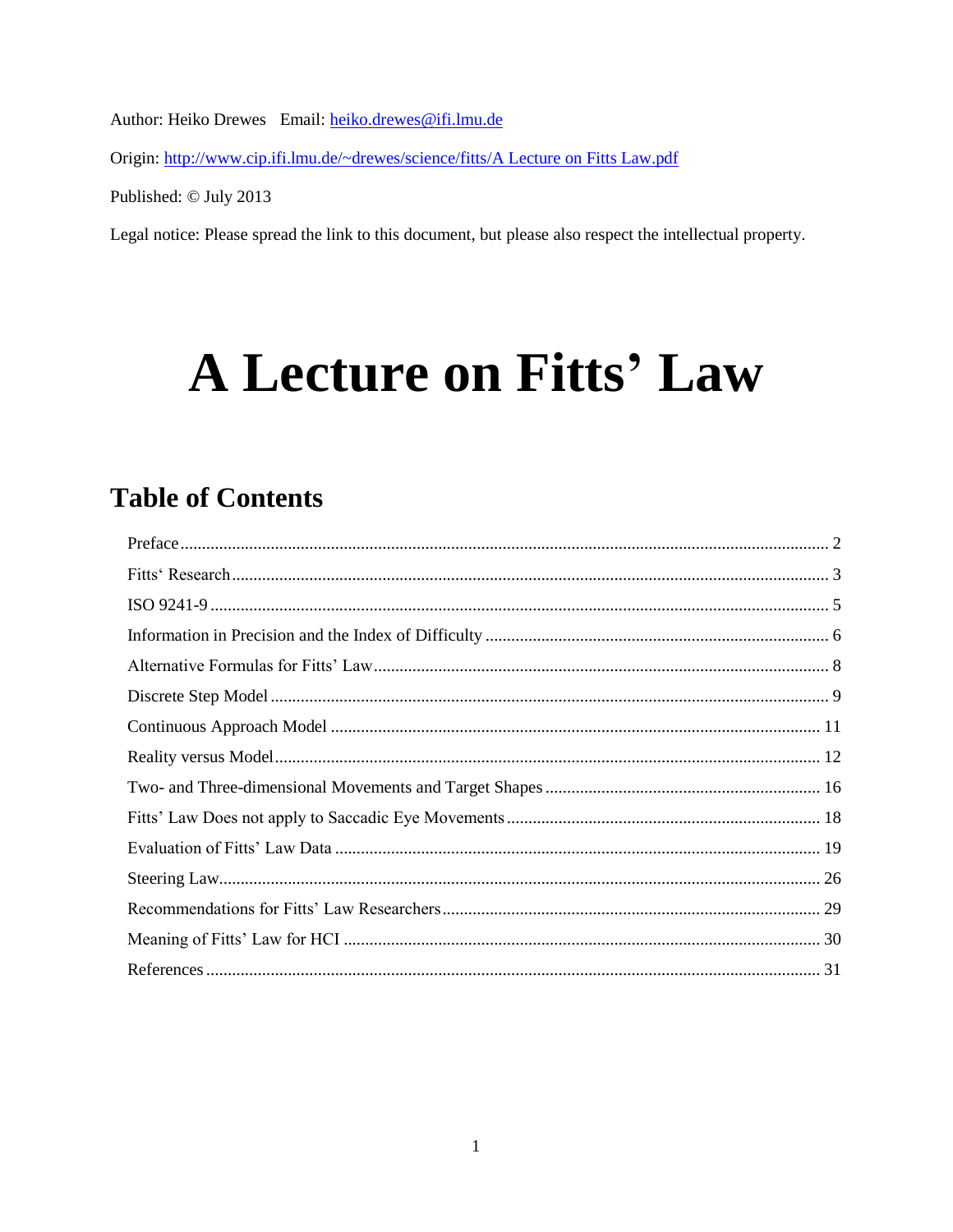# <span id="page-1-0"></span>**Preface**

This is a lecture specifically addressing the HCI (Human Computer Interaction) community. It seems necessary as there are an unmanageable amount of publications on Fitts' law with many of them contributing more to confusion than to clarification. A reasonable chapter in HCI textbooks seems to be missing.

Fitts published his paper "The information capacity of the human motor system in controlling the amplitude of movement" in 1954 [\[Fitts 1954\]](#page-30-1). Fitts' research allows predicting the time a human needs to point at a target of given size in a given distance. For the HCI community this law has some significance because it applies to mouse movements. Mouse movements are very important for operating a graphical user interface.

Fitts' law states that it takes more time to hit a target if the target is further away and it also takes more time if the target is smaller. Both statements are in accordance with common sense. Fitts' law also states that the target acquisition time increases drastically if the target gets tiny. As it is clear that an infinite small target is impossible to hit, means it takes infinite time, the consequences (diverging time) of a very small target are also understandable with common sense.

For people designing graphical user interfaces, especially those who have only a design background and no solid math education, this understanding of Fitts' law is nearly enough to do their work well. Perhaps some idea about the steering law – we can steer a car quicker on a wide and straight street than on a narrow and curved road – is a good addition for the awareness of a designer as this is also true for steering a mouse through a cascading menu.

Beside Fitts' original formula there are other formulas which claim to be better, especially in their predictive power. The time predicted from these formulas is only valid for a mean time over many pointing actions. However, the pointing performance has a high variance, not even between different persons but also within the pointing actions of a single person. The completion time for the same pointing task easily differs +- 50%. Therefore the question which of the formulas is the right one is not really important, as their results typically differ only few milliseconds.

In consequence the subsequent lecture and discussion of Fitts' law does not affect practical design issues and is a little bit academic. Because of several hundred publications in the field, some of them done with a naive scientific understanding, this lecture has to deal with many different arguments and therefore is longer than it would be necessary without such publications existing.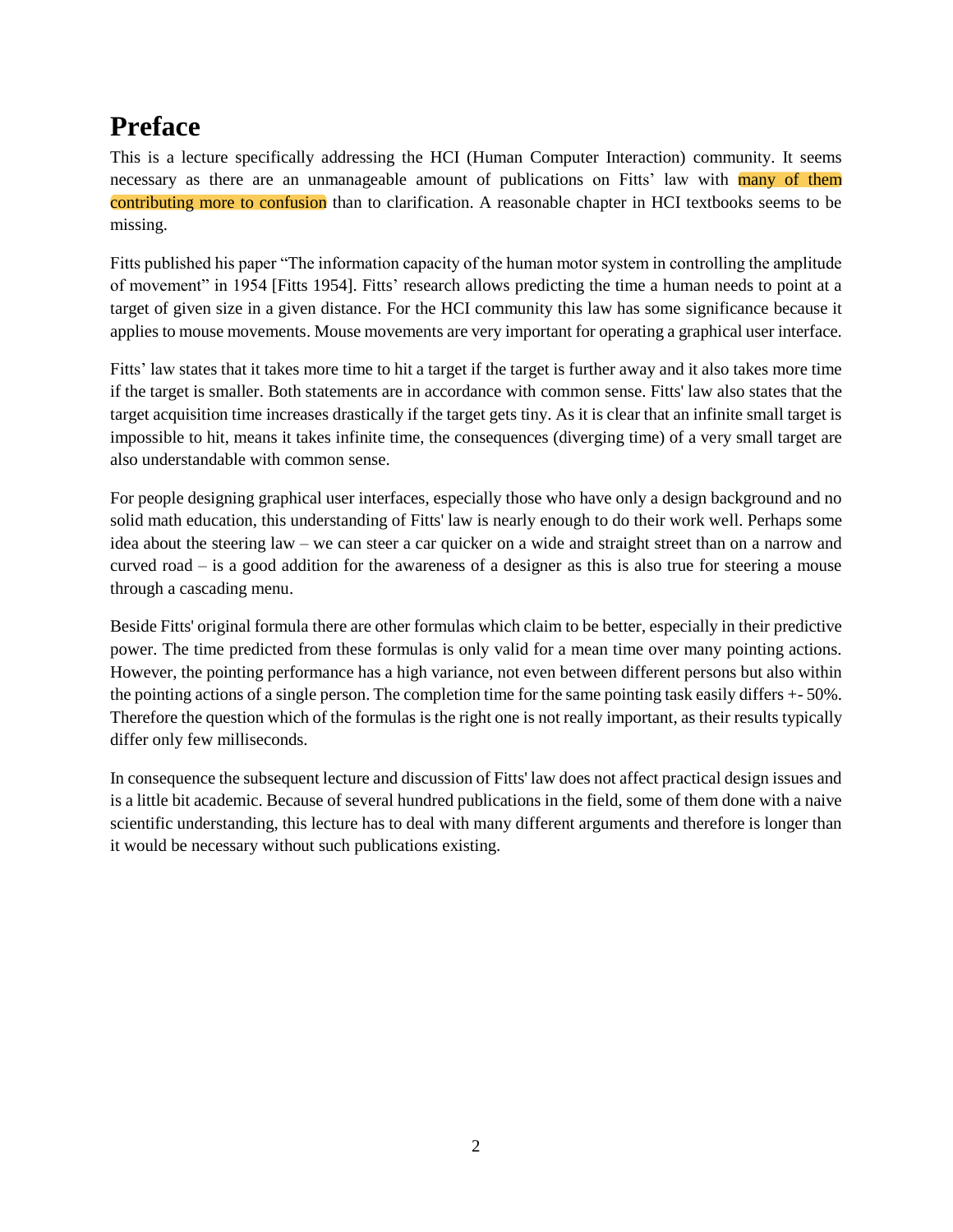# <span id="page-2-0"></span>**Fitts' Research**

Fitts research question was: What is the limiting factor for the speed of controlled body movements? He had two possible answers.

- 1.) The speed of controlled movements is limited by the muscle force.
- 2.) The speed of controlled movements is limited by the information processing capacity of the human nervous system.

Fitts did his research in 1954. At that time the concept of measureable information was a very young idea. Shannon published his work on information theory in 1948. At that time only few computers existed which filled big rooms and the computer mouse was not invented till the late sixties. Consequently, Fitts could not do a mouse click experiment as we typically do nowadays to demonstrate Fitts' law.

To answer his question Fitts designed three simple tasks, the 'Reciprocal Tapping', the 'Disc Transfer', and the 'Pin Transfer' (see the pictures taken from Fitts' publication [Fitts 1954]).

#### **Figure 1: Experimental setup of Fitts' experiments taken from Fitts' publication [Fitts 1954]**







Figure 2. Disc transfer apparatus. The task was to transfer eight washers one at a time from the right to the left pin. The inset gives the dimensions for the  $W_s = \frac{1}{8}$  in. condition.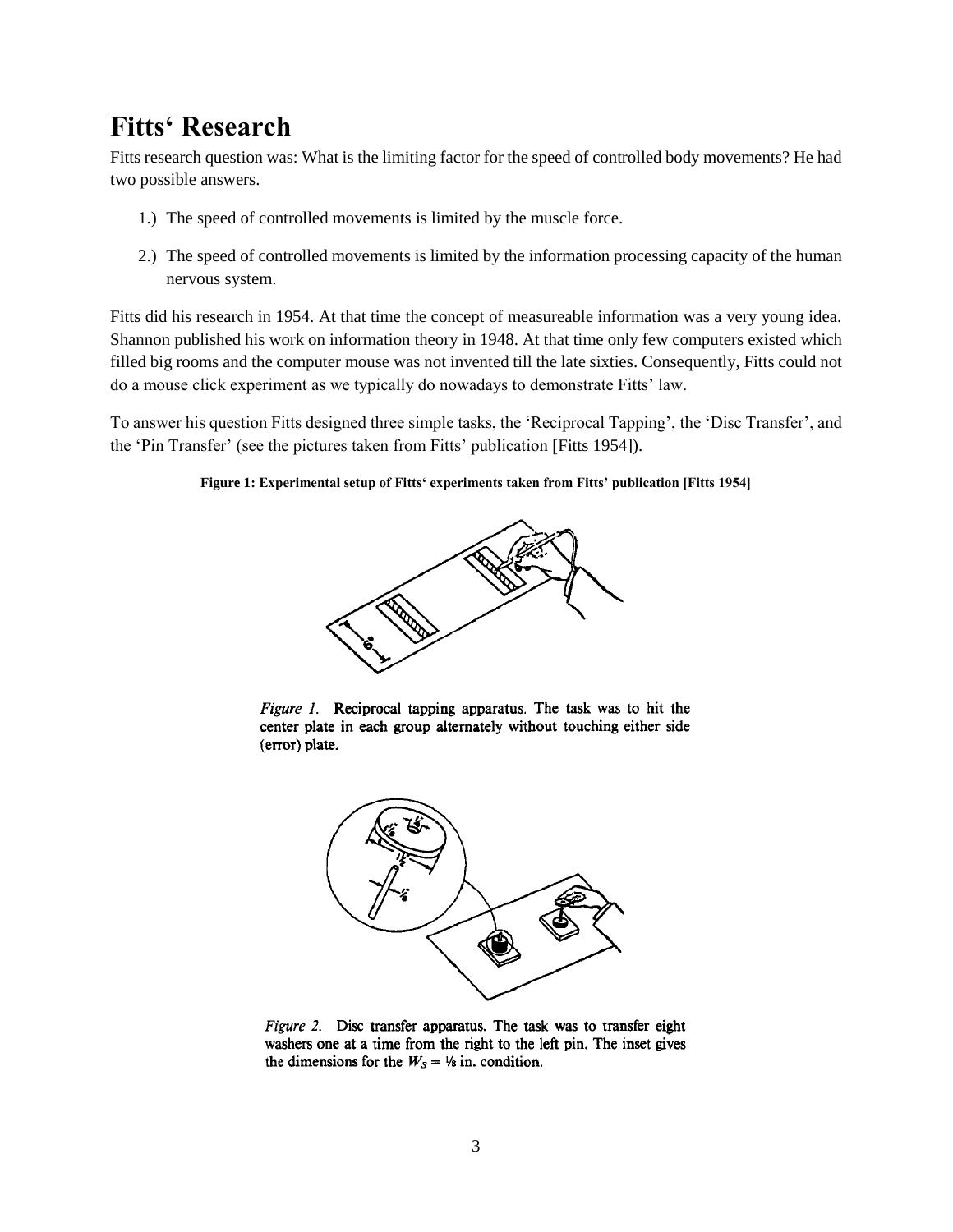

Figure 3. Pin transfer apparatus. The task was to transfer eight pins one at a time from one set of holes to the other. The inset gives the dimensions of pins and holes for the  $W_s = \frac{1}{8}$  in. condition.

To test the first answer Fitts varied the weight of the stylus in the reciprocal tapping experiment. For the second possible answer Fitts needed the amount of information lying in the task. For this he used an analogy between mechanical and electrical amplitudes and the knowledge from information theory. This analogy is legitimate as information theory is also valid for mechanical waves, for example acoustic waves.

With a voltage *U* and a noise signal (or inaccuracy) of *ΔU* it is possible to distinguish *U/ ΔU* discrete voltage levels which can encode *log2(U/ ΔU)* bit. Therefore he introduced the Index of Difficulty *ID* as

$$
ID = log_2(2A/W)
$$
 (1)

which simply is the number of bits it needs to fulfill the task. The letter *A* is from amplitude and means the distance from an initial position to the center of the target. The letter *W* means the width of the target. *log<sup>2</sup>* is the binary logarithm which gives the number of binary digits and therefore has the unit bit. The reason for factor 2 is topic of the chapter ['Information in Precision and the Index of Difficulty.](#page-5-0) Although it is trivial and absolutely the same it may cause less confusion defining the *ID* as

$$
ID = log_2 ( A/(W/2) ) = log_2(A/R)
$$
 (2)

with R as the radius of the target.

From the *ID* together with the time the human nervous system needs to process one bit, typically named as *b*-constant, it is possible to calculate the time *T* necessary to steer the stylus into the target.

$$
T = b ID = b log2(2A/W) = b log2(A/R)
$$
 (3)

Fitts called  $1/b$  the performance index. This value tells how many bits are transferred per second.

Fitts experimental setup had no reaction times involved. He used metal-tipped styluses which opened an electrical circuit at the moment of lifting and closed it at contact with the target. In an experiment where reaction time is involved, typically a mouse click task, the reaction time *a* has to be added. Then Fitts' law has the following popular form:

$$
T = a + b ID = a + b log2( 2A/W ) = a + b log2( A/R )
$$
 (4)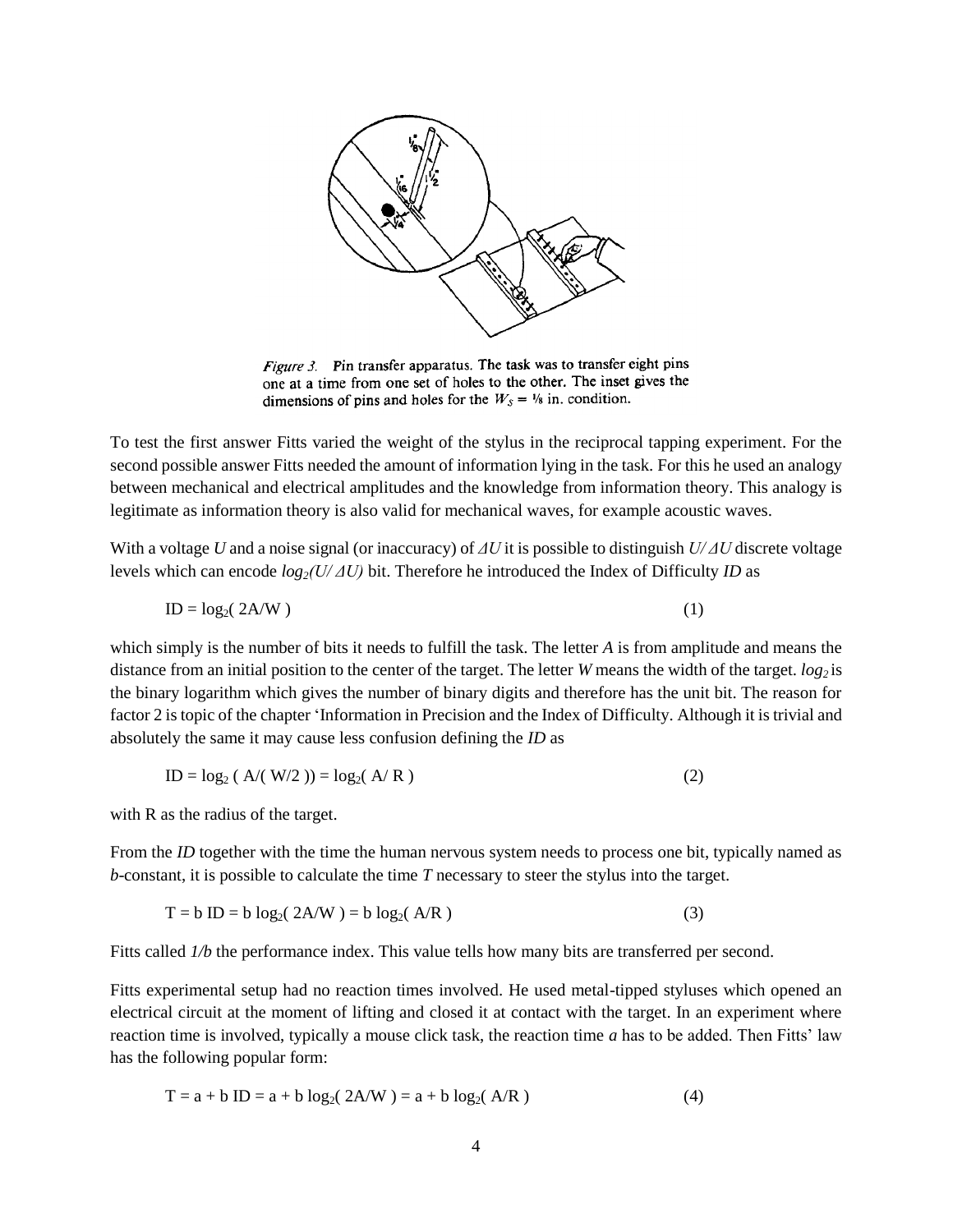However, the *a* is never mentioned in Fitts' paper.

The result of Fitts' experiments was that the speed of the movement is not limited by the muscle force; the subjects showed the same performance independent of the weight of the stylus. Instead the measured times fitted to the concept of information processing.

# <span id="page-4-0"></span>**ISO 9241-9**

Beside the fact that the performance, or bit transfer, did not depend on the weight of the stylus, the bit transfer was within 8 to 12 bits/second for all tasks. This means that the human nervous system has a general limit for control tasks independent from the details of the task.

Therefore it is very surprising that the International Standardization Organization ISO defined the standard [ISO 9241-9](http://www.iso.org/iso/iso_catalogue/catalogue_tc/catalogue_detail.htm?csnumber=30030) based on Fitts' law to characterize the performance of input devices. Additionally, the ISO 9241-9 does not use the *a*- and *b*-constant but defines the throughput *TP* which merges both values to a single one. There is a critical voice against the definition of *TP* [\[Zhai 2004\]](#page-30-2). However, it is questionable whether the ISO standard makes sense at all.

Seeing the performance as a property of a device is the opposite of Fitts' idea, who sees performance as a property of the nervous system. Comparing a small laptop mouse against a big desktop mouse in the context of a student exercise did not show differences in the performance. Comparing a trackball against a standard mouse device typically shows that people perform better with the standard mouse device. However, people who use a trackball for their daily work show the same performance with a trackball. This means the performance on a pointing device depends on the subject and especially on her or his training on the device.

It seems that nobody uses the ISO-standard and manufacturers of mouse devices do not state a throughput value for their products.

Exercise: Discuss the throughput TP for a mouse operated with the feet.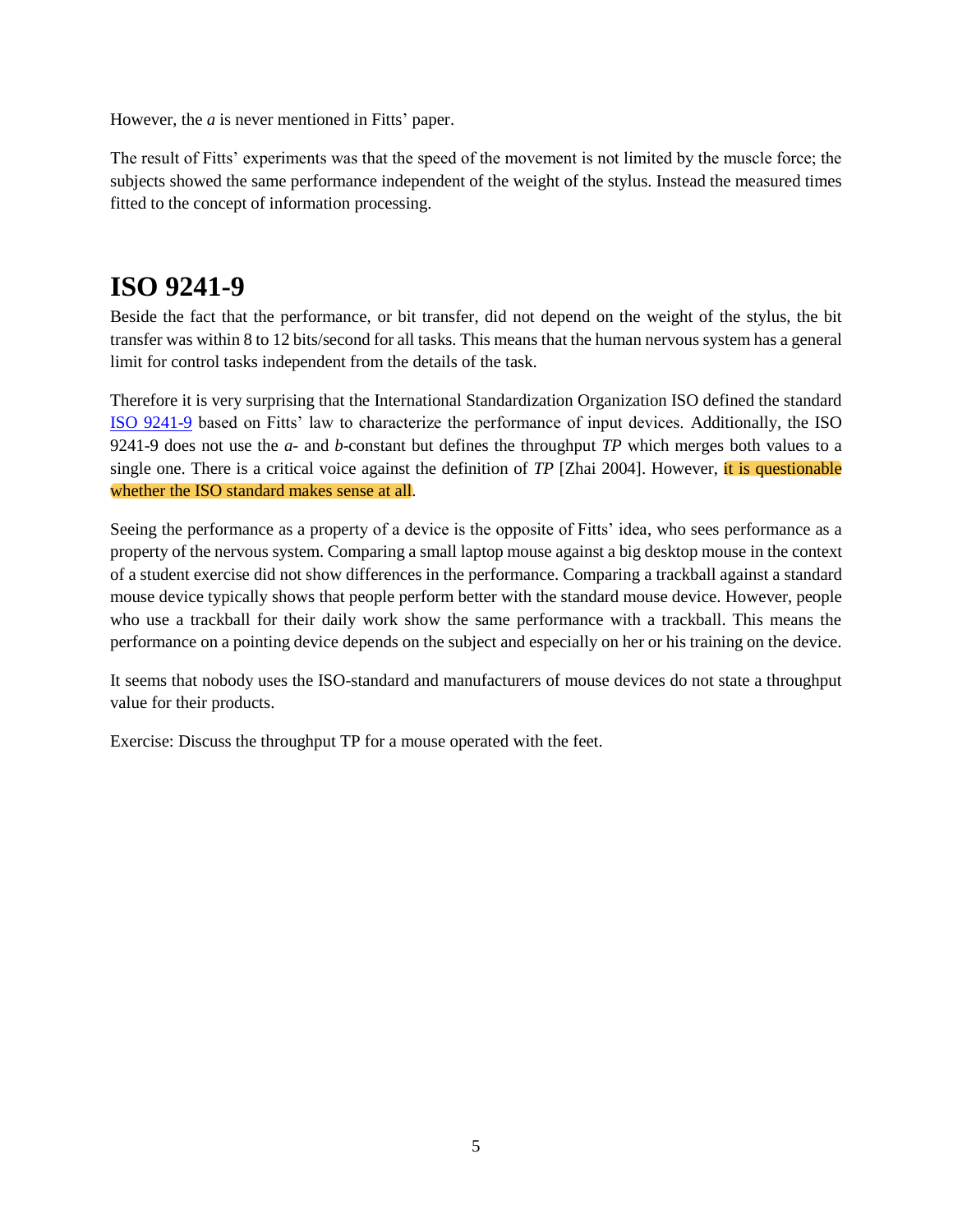### <span id="page-5-0"></span>**Information in Precision and the Index of Difficulty**

As mentioned already, at the time of Fitts' research Shannon's information theory was young and the definition of the Index of Difficulty was difficult. Nowadays the meaning of bits is well known and the relation of digits to precision is trivial – more digits allow higher precision. Every computer science student knows that sending 10 bits to a plotter will position the plotter pen with a precision of 1/1024. If the amount of information measured in bit is *I*, the precision  $p$  is  $1/2<sup>I</sup>$  or

$$
p = 2T
$$
 (5)

Solved to *I* we get

$$
I = \log_2 1/p \tag{6}
$$

If *L* is the length of the plotter's range and *W* is the target size (diameter) or error interval, the precision *p* is the ratio of the error interval and the plotter range:

$$
p = W / L \tag{7}
$$

If the plotter arm is in the middle without any bit sent, the maximum distance to a target is half of the plotter's range and therefore  $A = L/2$  or  $L = 2A$ . Putting this into the definition of precision (7) we get

 $p = W / 2A$  (8)

Putting this (8) into the formula (6) we get Fitts' definition for the *ID* as in equation (1).

The factor 2 may be confusing but makes sense. It is the consequence that the precision *p* defines an interval from  $-p/2$  to  $+p/2$  around the current position.

With no bit sent the plotter pen is in the middle and therefore already inside all targets which have their center inside the plotter range and a radius of half the plotter range or a diameter of the plotter range, respectively. With one bit sent we can position the plotter pen to the center of the left or right half and catch all targets which are at least half plotter range in diameter. This is in accordance with Fitts' definition of the *ID*.

Fitts introduced the factor 2 with the words:

*"The use of 2A rather than A is indicated by both logical and practical considerations. Its use insures that the index will be greater than zero for all practical situations and has the effect of adding one bit (-log21/2) per response to the difficulty index. The use of 2A makes the index correspond rationally to the number of successive fractionations required to specify the tolerance range out of a total range extending from the point of initiation of a movement to a point equidistant on the opposite side of the target."* [\[Fitts 1954,](#page-30-1) p. 267].

Perhaps Fitts did not express it in an elegant way and it sounds a little bit like passing the explanation he got from an expert. Within the analogy to information theory, he mapped the amplitude of the noise to the width of the target. However, the width of the target corresponds with the difference from peak to peak. In consequence, he took also the peek-to-peek value for the amplitude of the movement, which is *2A* (see [Figure 2\)](#page-6-0).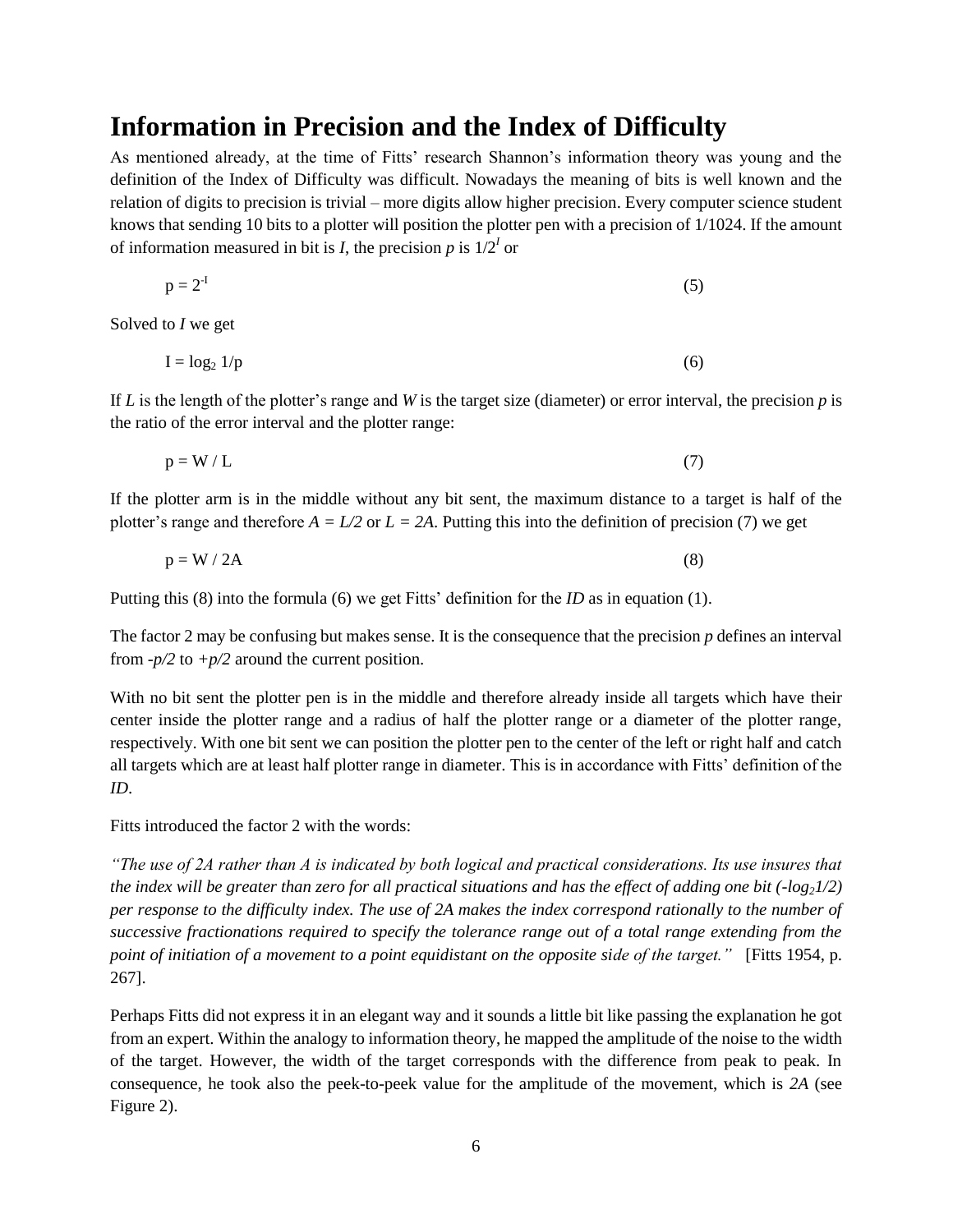<span id="page-6-0"></span>**Figure 2: Amplitude and peek-to-peek value**

![](_page_6_Figure_1.jpeg)

Fitts mentioned that the factor 2 ensures positive *ID*s. Fitts' formula produces negative *ID*s if *A < W/2*. However, if the target center is closer than *W/2* it means that we are already inside the target. In this case, the entry to the target happened already in the past, means negative time. Fitts expressed this with the words 'all practical situations' which means a starting position outside the target. If the starting position is exactly at the target edge, the distance to the target center is *W/2* and therefore the ID is zero. This means the goal is reached and there are no bits to process. Everything is alright with Fitts' definition for the *ID* and the confusion is just a question of diameter or radius.

The discrete step model introduced on page [9](#page-8-0) will show that using a different approach without information theory involved we also get Fitts' formula and the same definition for the *ID*.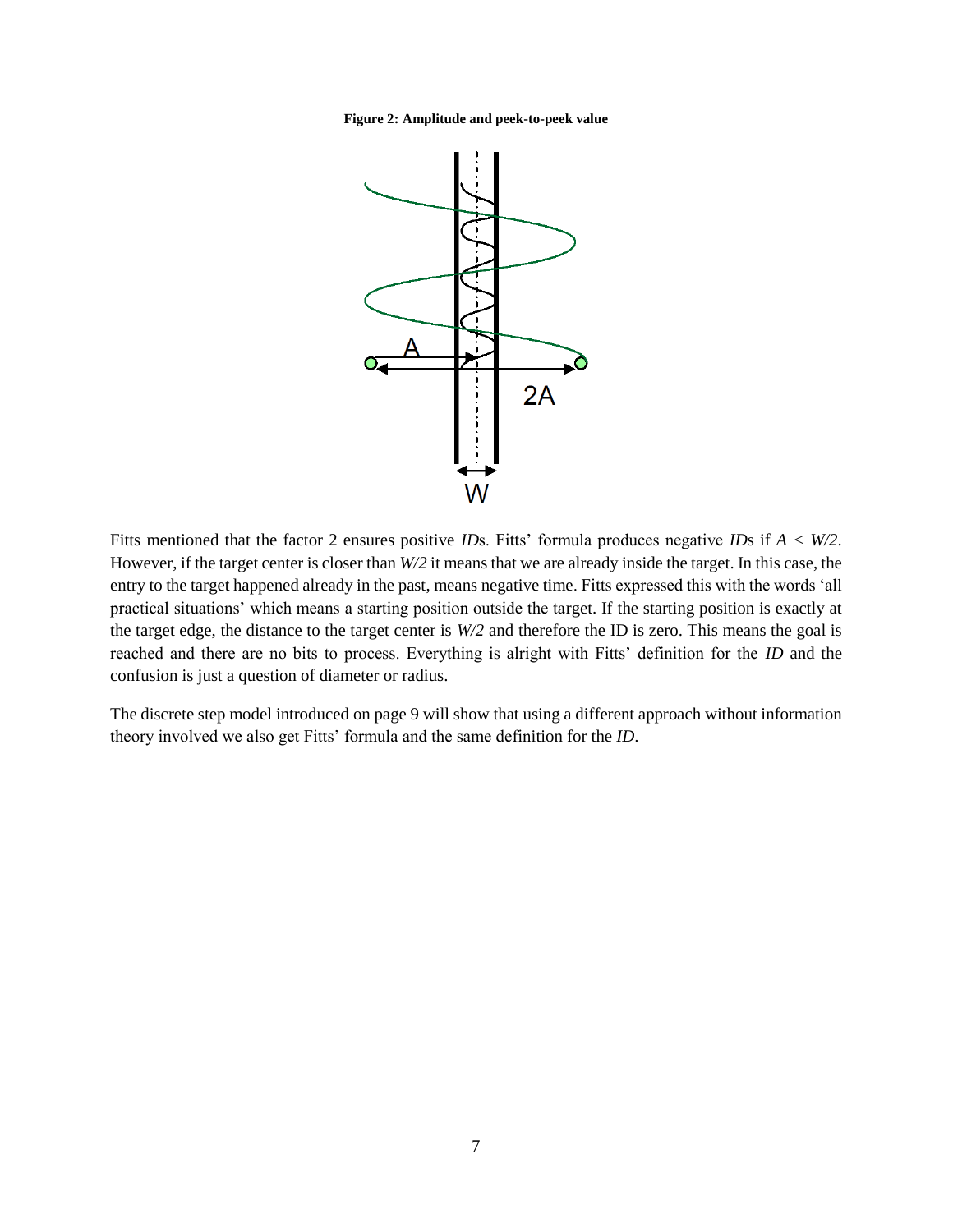### <span id="page-7-0"></span>**Alternative Formulas for Fitts' Law**

There are at least two additional formulas for Fitts' law. One is known as Welford formulation:

$$
T = a + b * log_2 (A/W + 0.5)
$$
 (9)

The other formula is from MacKenzie who calls it Shannon formulation:

$$
T = a + b * log_2 (A/W + 1)
$$
 (10)

There is not much to find on the Internet about the Welford formulation; it is mostly printed matter. MacKenzie, however, published his theory on the Internet [\(http://www.yorku.ca/mack/JMB89.html\)](http://www.yorku.ca/mack/JMB89.html) [\[MacKenzie 1989\]](#page-30-3). MacKenzie criticizes Fitts' introduction of factor 2 to and argues that adding 1 instead of multiplying with 2 will guarantee positive values for the ID. He refers to Shannon's theorem 17, a formula given as a footnote in Fitts' publication, which has the desired +1 and then he does a 'direct analogy' without further explanation. In his analogy the bandwidth (measured in bits/second) shall be analog to time (measured in seconds) and power shall be analog to amplitude (power is proportional to the square of the amplitude). There is no justification for such analogy.

MacKenzie's formula became popular in HCI by his publication together with Sellen and Buxton [\[MacKenzie, Sellen, Buxton 1991\]](#page-30-4) and seems to be the most used Fitts' law formula nowadays. However, science is not a democracy.

It is impossible to prove with experimental data which formula is the right one. The differences in the predicted times from the different formulas are small, especially if the distance *A* to the target is much bigger than the target size *W*, which is normally the case. Additionally, Fitts' law data are very noisy (have a look at chapter ['Evaluation of Fitts' Law Data'](#page-18-0)). MacKenzie claims that his formula (10) shows better correlation values for experimental data [\[MacKenzie 1989\]](#page-30-3). This seems to be true and is the reason for the chapter ['Reality versus Model'](#page-11-0). However, correlation does not tell much and the correlation gets even better if adding 2 instead of 1 in formula (10).

Dropping the factor 2 in Fitts' formula (4) does not affect the value of the *b-*constant. However, it affects constant *a*.

$$
T = a + b \log_2 (2A/W) = a + b (\log_2 (A/W) + \log_2 2) = a + b + b \log_2 (A/W)
$$
  
= a' + b log<sub>2</sub> (A/W) (11)  
with  $a' = a + b$  (12)

This means that constant *a'* does not have the meaning of reaction time anymore. Therefore some people call the *a'* -constant non-informal parameter, which contributes to the confusion.

It seems that there are more and more critical voices on the alternative formulas. The author of this lecture raised the question which of the competing formulas is the right one [\[Drewes 2010\]](#page-30-5). Recently, Errol Hoffmann managed to publish a critical paper [\[Hoffmann 2013\]](#page-30-6) in the same journal where MacKenzie published his theory. The best the HCI community can do is to ignore and forget the alternative formulas and all research based upon.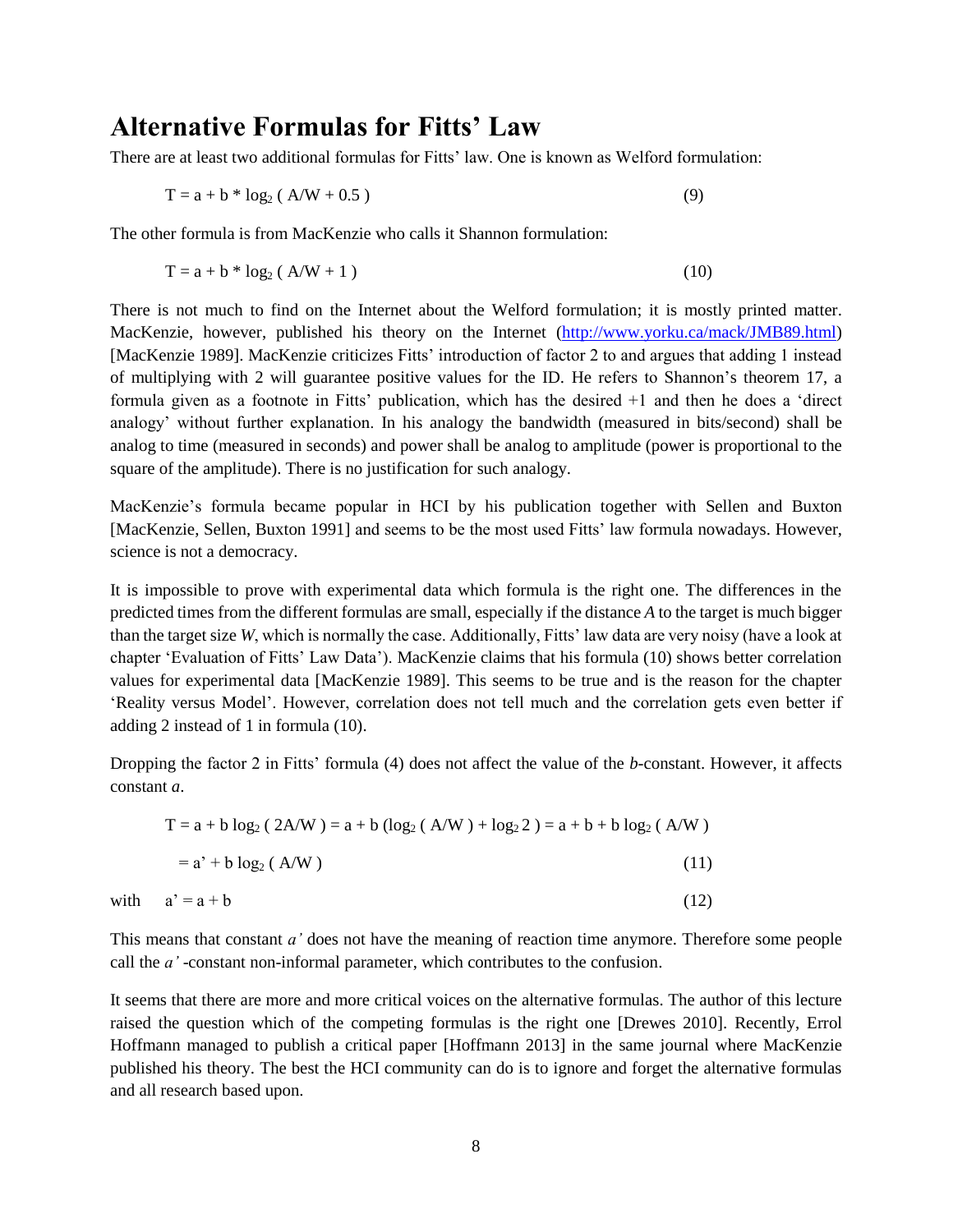### <span id="page-8-0"></span>**Discrete Step Model**

The discrete step model is very simple. The model starts with a step-wise movement towards the target. Every step consists of aiming at the target, moving the pointer to the target, and estimating how close the pointer to the target is. The derivation uses two basic assumptions:

- the distance to the target after each step is proportional to the distance at the beginning of the step
- every step takes the same amount of time

The first assumption reflects the scalability of nature – double distance means double error. The second assumption reflects a constant information processing power. Together this is a speed-accuracy trade-off.

![](_page_8_Figure_5.jpeg)

#### **Figure 3: Discrete Step Model**

The figure above shows discrete steps of sensing and movement. With each step, the pointer gets gradually closer to the target. The figure also shows circles of error, which indicate the area where the pointer most probably will end. These circles of error represent a probability density for the inaccuracies of movement. The probability density can be symmetrical but this is not a demand. The derivation only demands that the expectation value for the distance to the target after a step is proportional to the distance at the beginning of the step. This can be the case for unsymmetrical probability densities for example when grabbing a cup where overshooting is not allowed.

Let the distance to the target at each stage be  $A_i$  with the initial distance  $A_0 = A$ . After each step, the average distance to the center of the target  $A_{i+1}$  is a constant fraction  $\lambda$  of the distance  $A_i$  at the beginning of the step.

$$
A_{i+1} = \lambda \cdot A_i \tag{13}
$$

and consequently:

$$
A_i = \lambda^i \cdot A \tag{14}
$$

The process stops after *n* steps when the distance to the target center is less than the radius *R* of the target:

$$
A_n = \lambda^n A < R \tag{15}
$$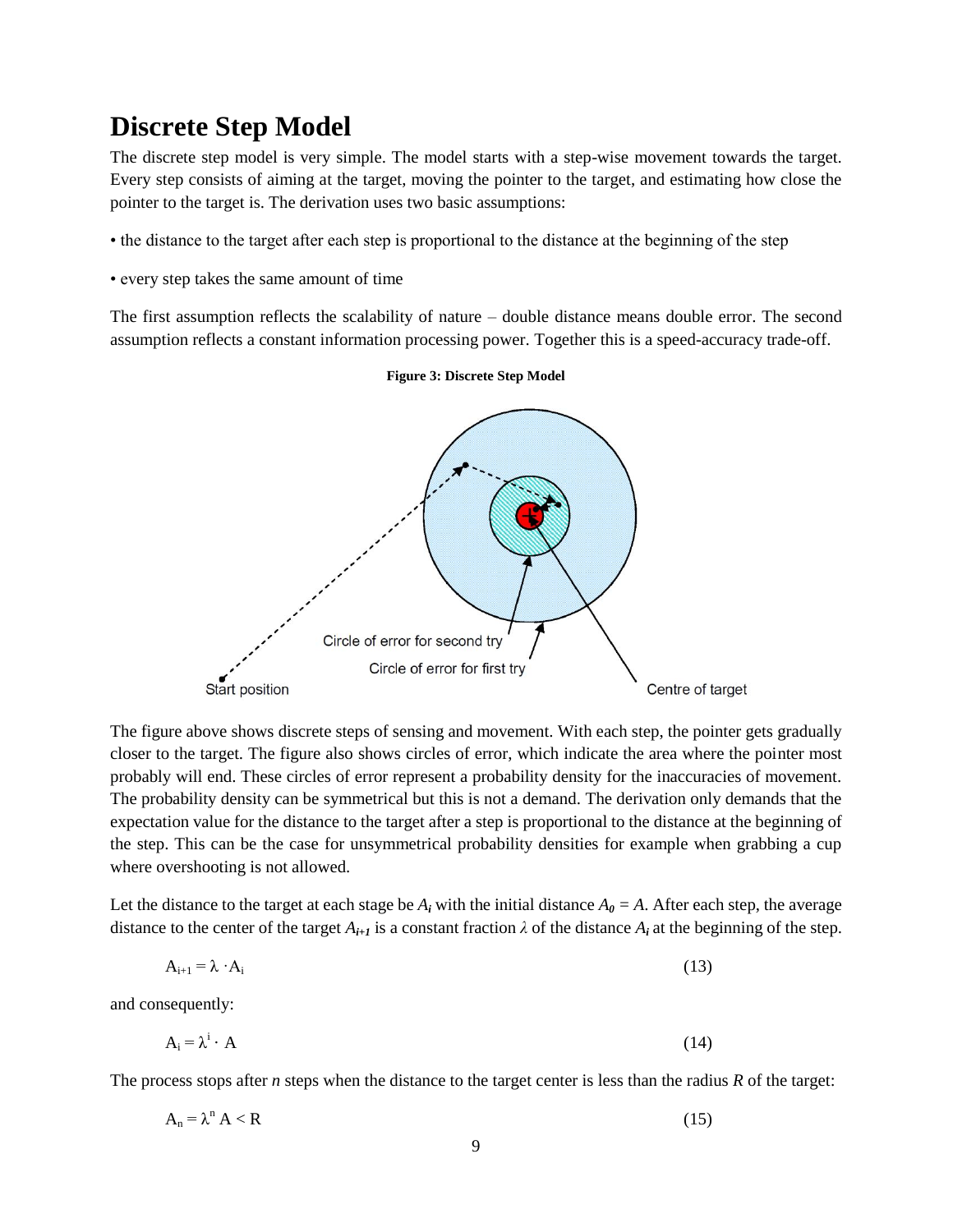From this follows:

$$
n = \log_2 (R/A) / \log_2(\lambda)
$$
 (16)

As it is possible to choose a logarithm with any basis we choose the binary logarithm log<sub>2</sub>.

Each step takes a fixed time  $\tau$ . The total time  $T$  to reach the target is:

$$
T = \tau \cdot n = \tau \log_2 (R/A) / \log_2 (\lambda)
$$
 (17)

$$
T = b \log_2 (A/R) \tag{18}
$$

where  $b = -\tau / log_2(\lambda)$ . As the pointer gets closer to the target with each step,  $\lambda$  is smaller than 1 and  $log_2(\lambda)$  is negative, so *b* is positive.

The formula derived from the discrete step model is exactly Fitts' formula. Together with an some initial time *a* for the brain to get started, means reaction time, we get the popular form

$$
T = a + b \log_2 (A/R) \tag{19}
$$

Again we got Fitts' formula (4) (and not one of the alternative formulas) and this time without information theory and terms like 'bits' or 'noise'.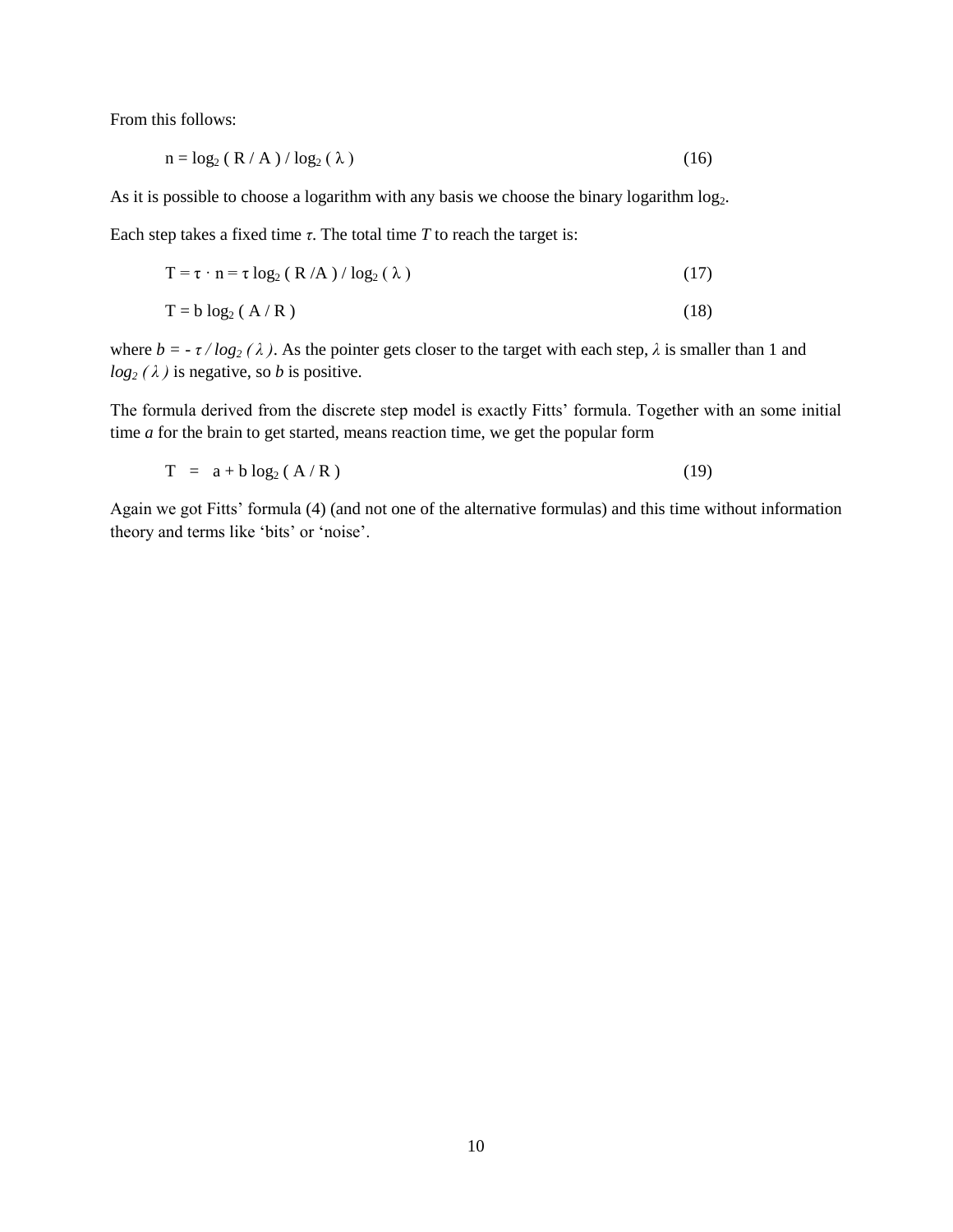### <span id="page-10-0"></span>**Continuous Approach Model**

The problem with the discrete step model is it discreteness which does not allow describing the movement on a continuous time scale (equation of motion). However, it is not very difficult to extend the discrete model to a continuous model by making the steps smaller and finally doing an infinitesimal transition.

Let  $x(t)$  be the distance to the target center at time *t* and  $x(0) = A$ . In an infinitesimal time step *dt* the pointer gets *dx* closer to the target. Together with the assumption that *dx* is proportional to the current distance  $x(t)$ we get the equation

$$
dx = c x(t) dt
$$
 (20)

with *c* as the proportionality factor. Factor *c* is negative as we move towards the target at the origin of the coordinate system. With a simple transformation

$$
dx / dt = c x(t)
$$
 (21)

we get a (very simple) differential equation, which is well-known from atomic decay or from discharging a capacitor. The solution for the equation is an exponential function (e is the Euler number)

$$
x(t) = A e^{ct}
$$
 (22)

It is easy to see that  $x(0) = A$  and that  $x(t)$  tends towards zero when time goes towards infinity as *c* is negative.

Of course it is possible to derive Fitts' law from the equation of motion (22). When the pointer reaches the target edge, the pointer is radius  $R$  (or half the width  $W/2$ ) away from the target center. With  $T$  as the time to reach the target we get the following equation

$$
x(T) = A e^{cT} = R
$$
\n<sup>(23)</sup>

Solving this equation to *T* by drawing the logarithm we get

$$
T = 1/c \ln(R/A)
$$
 (24)

We transform this equation to

$$
T = -1/c \ln(A/R) \tag{25}
$$

Together with  $ln x = log_2 x / log_2 e$  we can write

$$
T = b \log_2 (A/R) \tag{26}
$$

with  $b = -1/(c * log<sub>2</sub> e)$ . This is again the formula (3) given by Fitts.

However, the reason to introduce the continuous approach model was not to derive Fitts' formula a third time. We will need the equation of motion for [Figure 4](#page-11-1) and equation (27) in the next chapter.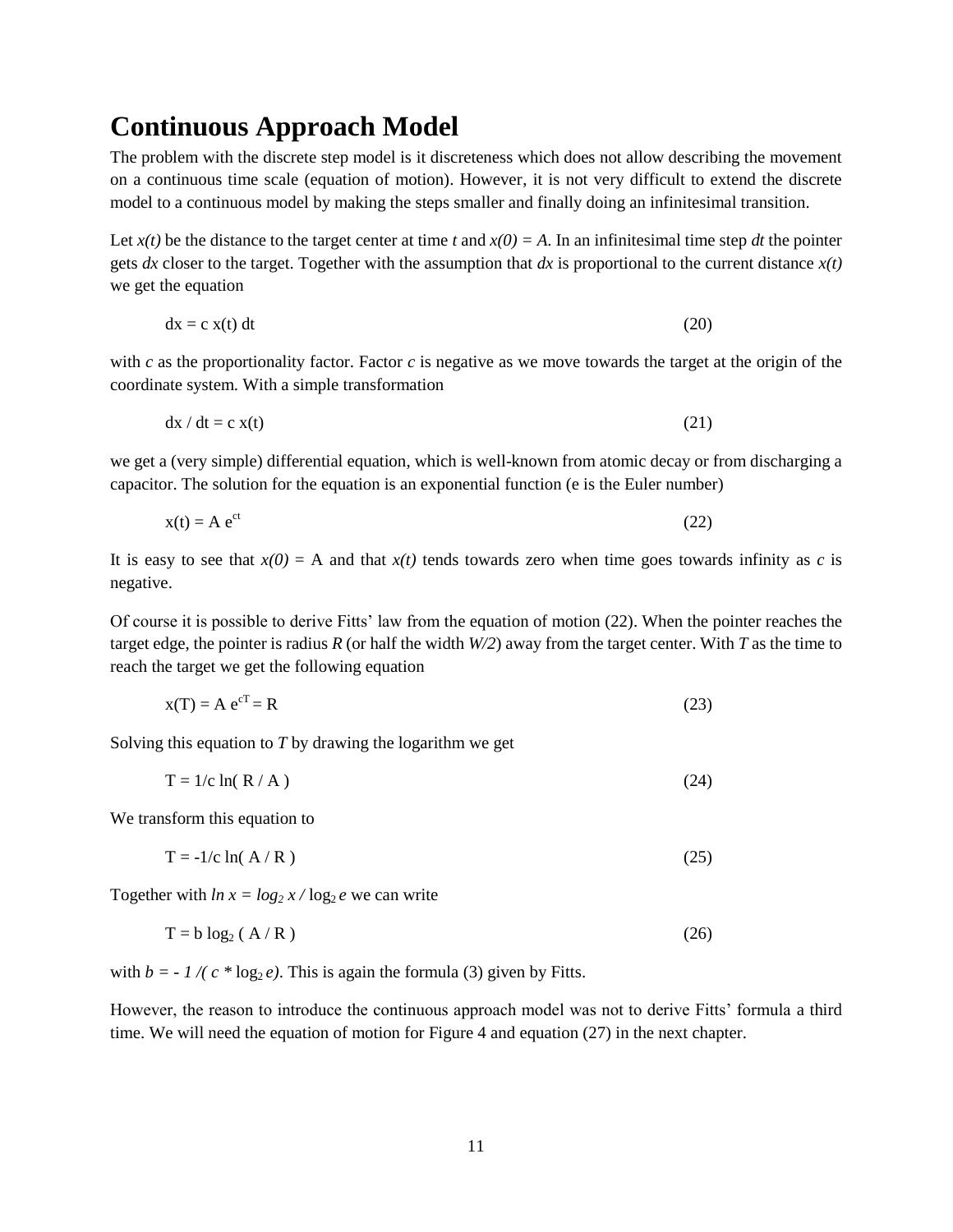# <span id="page-11-0"></span>**Reality versus Model**

In general it is desirable to have a model which predicts reality with high accuracy.

However, the accuracy is not the only criteria for a model. For any measured data it is possible to find a formula, for example polynomials, which approximate the data quite well. In the eyes of an engineer such empiric formula is valuable because it allows predicting accurate values. In the eyes of a scientist this formula does not help much as it does not explain underlying mechanisms. Even if the accuracy is less, scientist prefers a formula which was derived from assumptions. If measured data fit to the derived formula, it is a strong hint that the assumptions are true. Even if an empiric formula produces better results because of 'dirty effects' not considered by the model assumptions, the derived formula brings more understanding.

Sometimes the benefit of a model lies in simplification. Typically, physicists derive formulas for a perfect sphere rolling down a perfect plane. The resulting formula does not predict the motion of a real rock rolling down a hill with high accuracy. However, the formula reflects concepts of translation-, rotation-, and potential energies and allows general statements. A formula with the ambition to predict the motion of a real rock rolling down a hill, if existing at all, would be so complex that it is questionable whether this formula is of any value.

After this discussion on the value of models, we now have a look on the continuous model introduced above. This model is a simplification and does not match reality perfectly. The main problem is the initial speed of the movement.

The speed  $v(t)$  is the derivation of the equation of motion (22) over time

$$
v(t) = d x(t) / dt = c A e^{ct}
$$
 (27)

and the initial speed at  $t=0$  is  $v(0) = c A$ .

<span id="page-11-1"></span>[Figure 4](#page-11-1) shows the speed over time as calculated with the continuous model.

#### **Figure 4: Speed over time for the continuous approach model**

![](_page_11_Figure_10.jpeg)

This initial speed contradicts the fact that the pointer rests at the beginning of the task; nothing can be accelerated within zero time.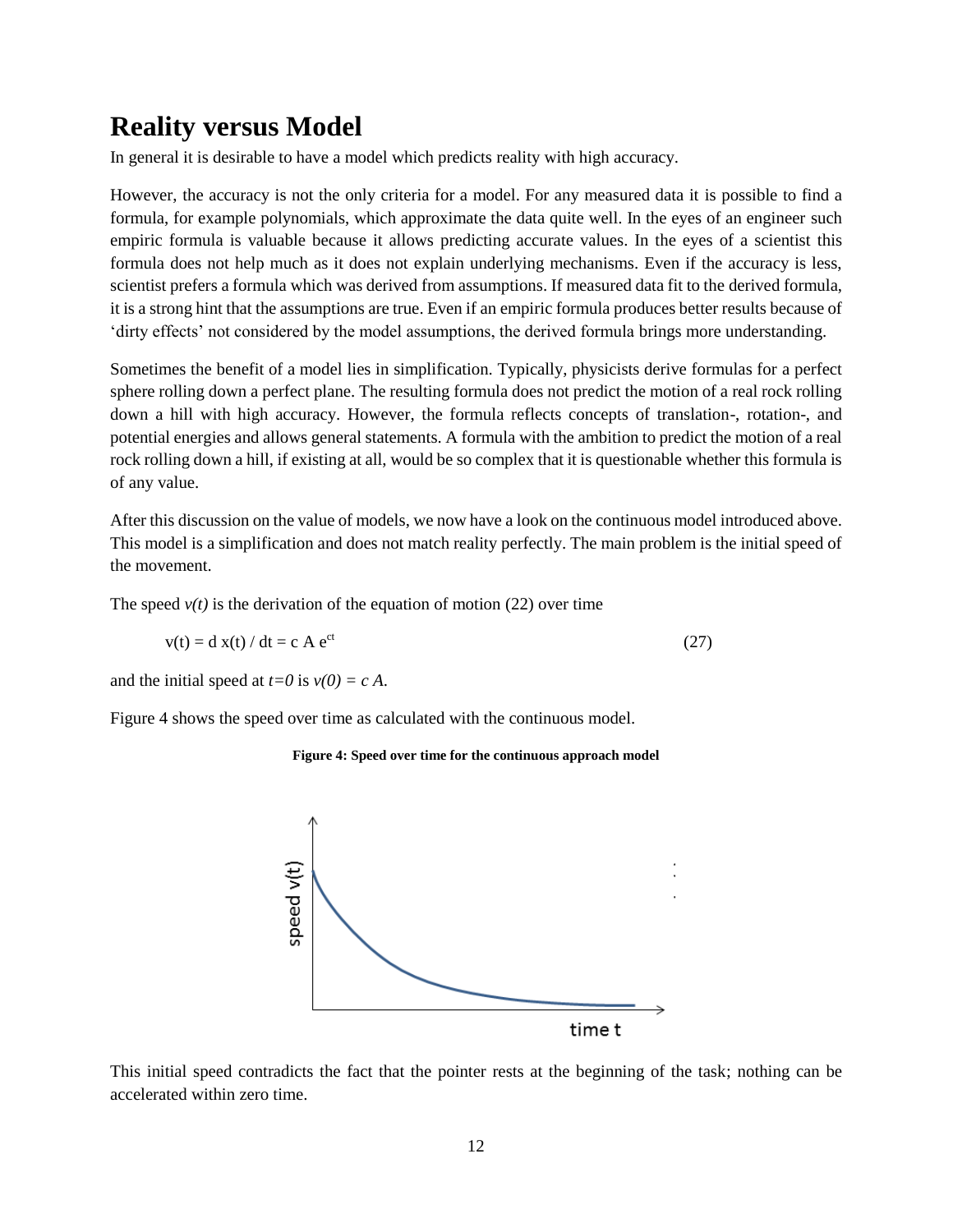<span id="page-12-0"></span>[Figure 5](#page-12-0) shows speed over time as expected by common sense, i.e. considering acceleration.

#### **Figure 5: Speed over time expected by common sense**

![](_page_12_Figure_2.jpeg)

<span id="page-12-1"></span>To show that common sense matches reality the next figure shows real mouse speed data from a user study. The first 200 milliseconds are the reaction time.

#### Mouse Speed (Pixels / Milliseconds) 8  $\overline{7}$  $6\phantom{1}6$ 5 4 Ŕ  $\overline{a}$  $\mathbf{1}$  $\bf{0}$ 200 400 600 800 1000  $-1$

#### **Figure 6: Speed (in pixels/millisecond) over time (in milliseconds) from measured data**

The consequence of the discrepancy between theory and common sense is that the time to reach the target is a little bit longer than predicted by the theory because of necessary additional time for accelerating to the initial speed. For this reason an alternative Fitts' law formula may fit marginally better to real data.

People who go for a more realistic model with better predicting power can evolve the continuous model and add an acceleration phase. The initial speed is given above and the time to reach this speed can be calculated with the assumption of constantly increasing muscle force. During the acceleration phase the pointer already covers some distance towards the target. Therefore the Fitts' law phase has to be calculated with a reduced distance. It is not very difficult to derive the formula for such enhanced model, but this brings along further two parameters, the mass (of mouse and arm) and the achievable acceleration (individual muscle strength or precisely, the constant of the constantly increasing force). The introduction of further two parameters for the benefit of a better accuracy in the range of few percent is perhaps not worth the effort. This confirms the thoughts from the beginning of this chapter – a simple model can be more helpful than a complex model.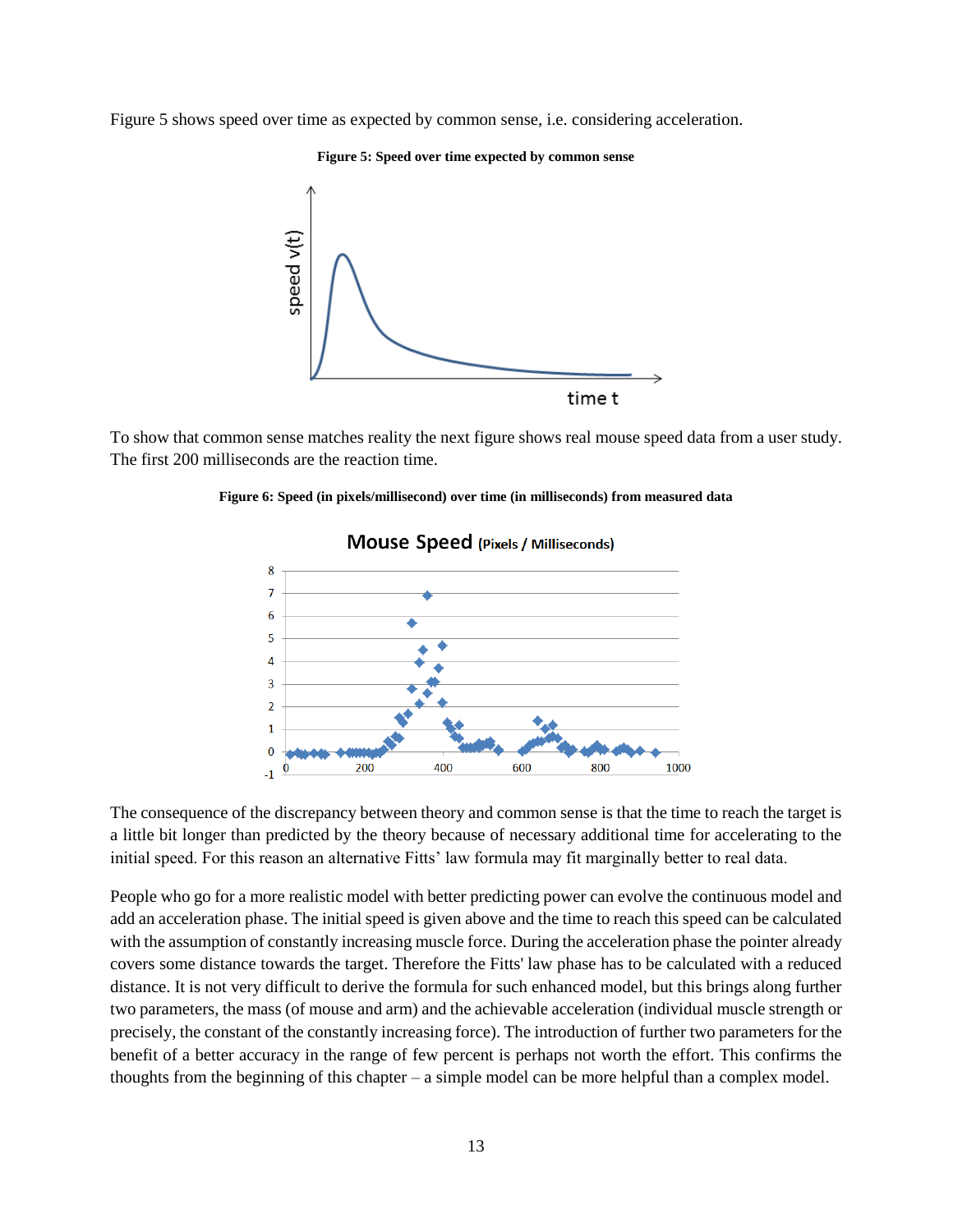<span id="page-13-0"></span>The continuous approach model was introduced to be able calculating an initial speed. As in this model only radial speeds are considered we are free to choose tangential movements. This means we can model curvedor spiral-shaped paths into the target (see [Figure 7](#page-13-0) and [Figure 8\)](#page-13-1).

**Figure 7: Curved mouse path to target**

![](_page_13_Figure_2.jpeg)

**Figure 8: Curved mouse path to target – distance to target over time until mouse click**

<span id="page-13-1"></span>![](_page_13_Figure_4.jpeg)

target as quick as possible, people tend to overshoot the target. Overshooting the target means that the pointer crosses the target and has to move backward and therefore the velocity changes the sign (see [Figure](#page-14-0)  [9](#page-14-0) an[d Figure 10\)](#page-14-1). The continuous approach model cannot explain this situation.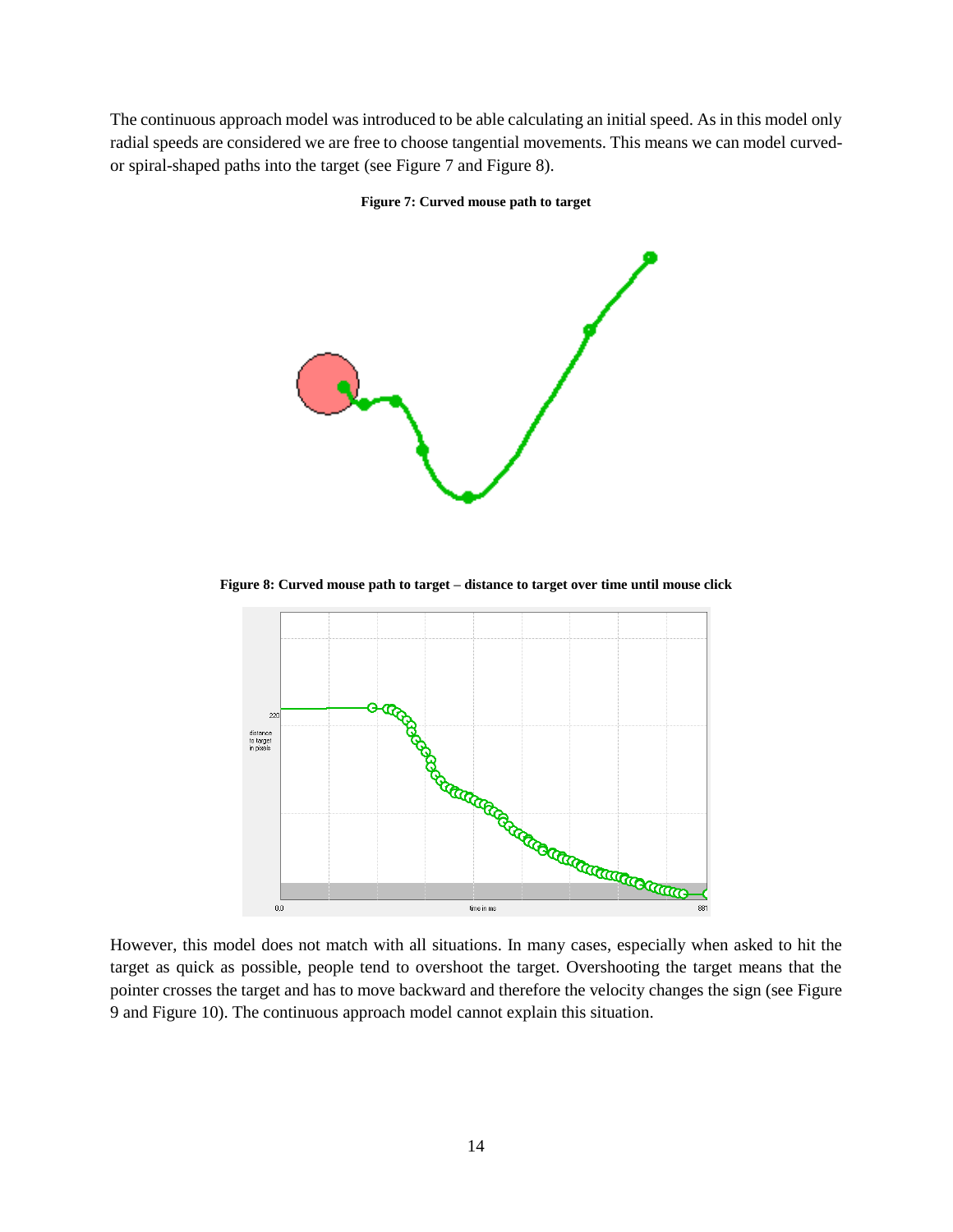**Figure 9: Overshooting the target**

<span id="page-14-0"></span>![](_page_14_Figure_1.jpeg)

<span id="page-14-1"></span>![](_page_14_Figure_3.jpeg)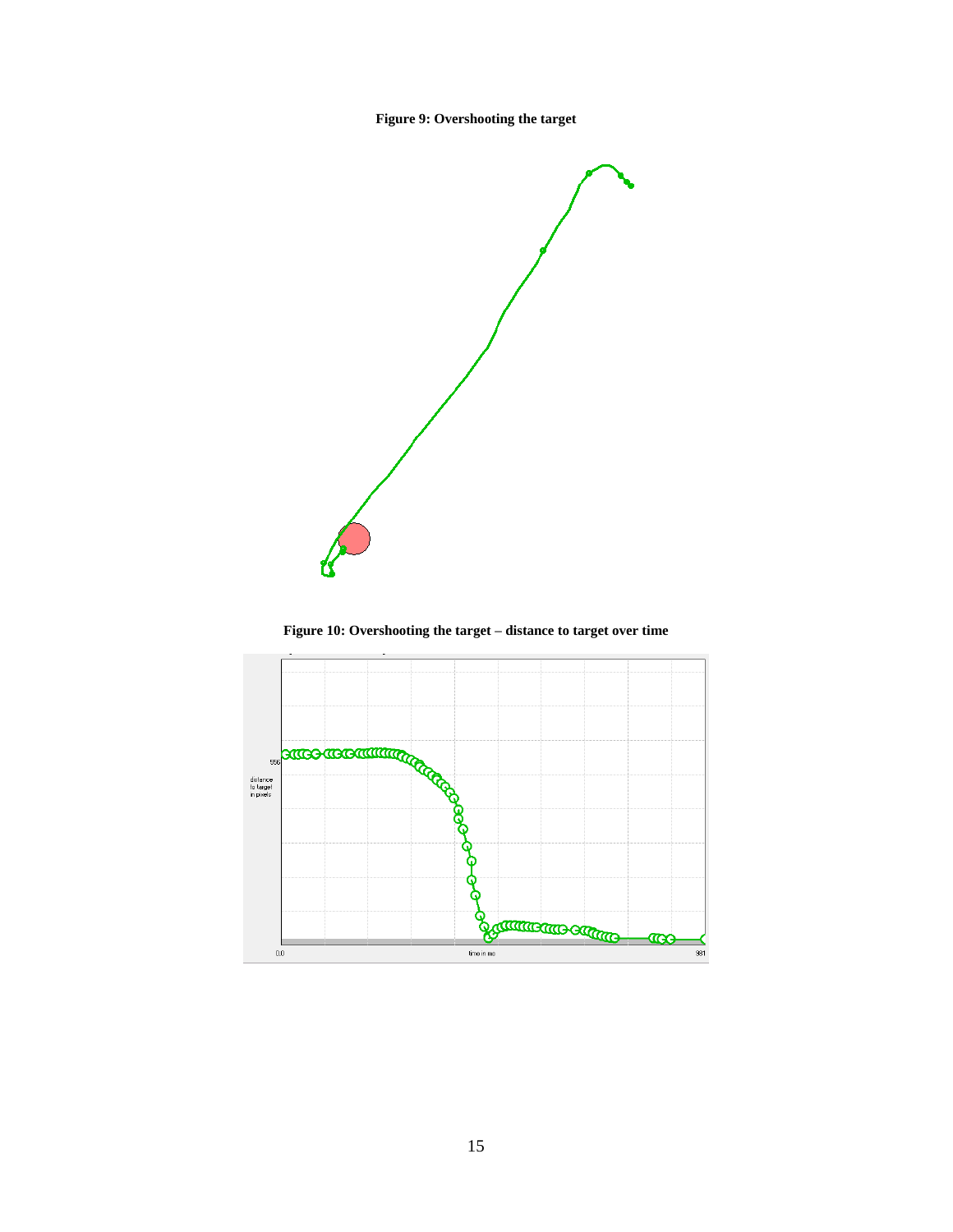### <span id="page-15-0"></span>**Two- and Three-dimensional Movements and Target Shapes**

There is no reason to make the two- and three-dimensional case more difficult than it is. Looking at an x-y-plotter it is clear that we have to transmit the double amount of information, e. g. bits, to a two-dimensional plotter compared to a one-dimensional plotter. However, the positioning of the plotter pen does not take the double time as typically both step motors work in parallel. The situation is the same for the muscles of the human body. Every antagonistic pair of muscles is controlled by the nervous system which needs *b* seconds processing a bit. This control processes take place in parallel and therefore the execution time does not change with dimension. Fitts measured comparable values for the *b*-constant in the one- and two-dimensional tasks. Also looking at the discrete step model makes clear that the dimensionality of the task does not change the situation. The derivation of the discrete step model does not need any assumption on the dimensionality; the math is the same for the one-, two-, and three-dimensional case.

<span id="page-15-1"></span>One question of practical importance for the HCI community is the question on target shapes. Pointing on a word, for example on a menu item, means that the target size differs on direction. Again the situation is quite clear using common sense.

![](_page_15_Figure_3.jpeg)

#### **Figure 11: Positioning depends on the orientation of the rectangle**

If a plotter has the task to position its pen inside a rectangle, the number of bits to transfer does not only depend on the dimensions of the rectangle but also on the orientation. [Figure 11](#page-15-1) shows the same rectangle in different orientations. For the horizontal rectangle it takes the minimum number of bits to position the pen in x-direction. However, in y-direction it needs the maximum number of bits. For the diagonal rectangle it needs a medium number of bits for both directions. With the assumption that the bits for both directions are transmitted in parallel it means that the pen will be earlier in the diagonal rectangle. The effect is in the order of √2, which is half a bit or about 50 milliseconds if the *b*-constant is 100 milliseconds/bit.

The situation for steering a mouse with the hand into the target is the same. However, and this seems to be a very common mistake, the situation has to be looked at in the coordinate system of motor space and not device (screen) space. Typically, the motor space has a curved coordinate system (see [Figure 12\)](#page-16-0).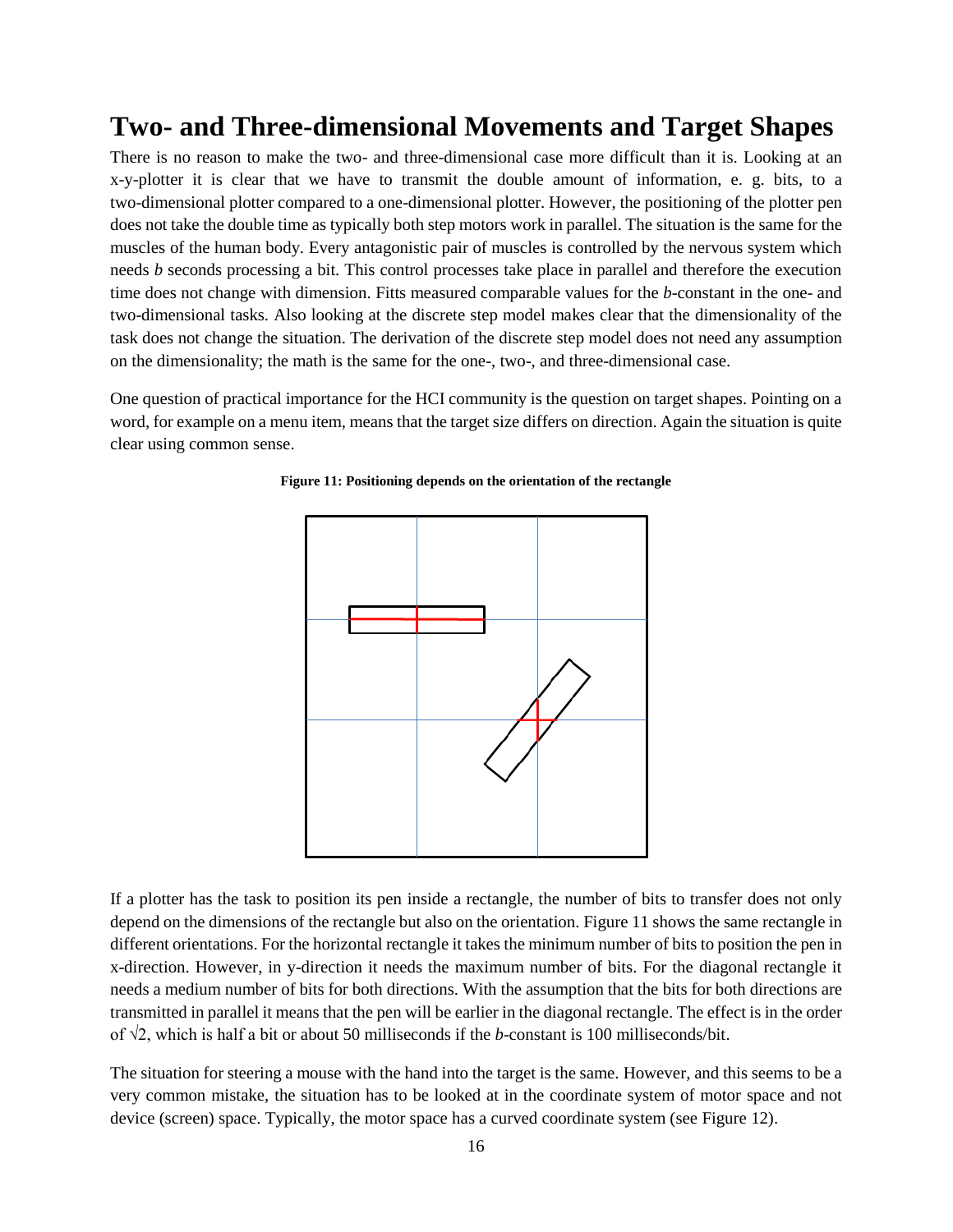**Figure 12: Motor space of a hand controlling a mouse**

<span id="page-16-0"></span>![](_page_16_Figure_1.jpeg)

The motor space is a natural set of coordinates which can be independently controlled, like the x- and y-axis of the plotter. Typically, the motor space is defined by angles of our joints. Within motor space the situation is the same as discussed for the plotter. As motor spaces typically are curved it means that the target's shape and the orientation changes when transferring it from device space to motor space. The deformation of the shape by transformation into motor space depends also on the position of the target.

The thoughts above are presented without experimental validation. This should not inspire anybody to publish a further user study on the target shapes; there are already enough publications on the topic. A user study with a motor space as depicted by [Figure 12,](#page-16-0) means with a fixed elbow, is a laboratory situation which is not realistic. Maybe it is possible to show a dependency on target orientation, but in realistic situations, means moving elbow and targets at different positions in motor space, the effect will get smaller by averaging over situations.

In most situations the motor space has a higher dimensionality than the device space. This means that the target gets a higher dimensionality when transferring it to motor space and of course the distance to the target has to be calculated also in motor space. Consult a textbook on robotics to understand how the motor space of arm, hand and finger maps into three-dimensional space and the implications of a nonlinear mapping from a high-dimensional space to a low-dimensional space.

For practical design tasks it is clear that the minimum extend of the target rules the acquisition time.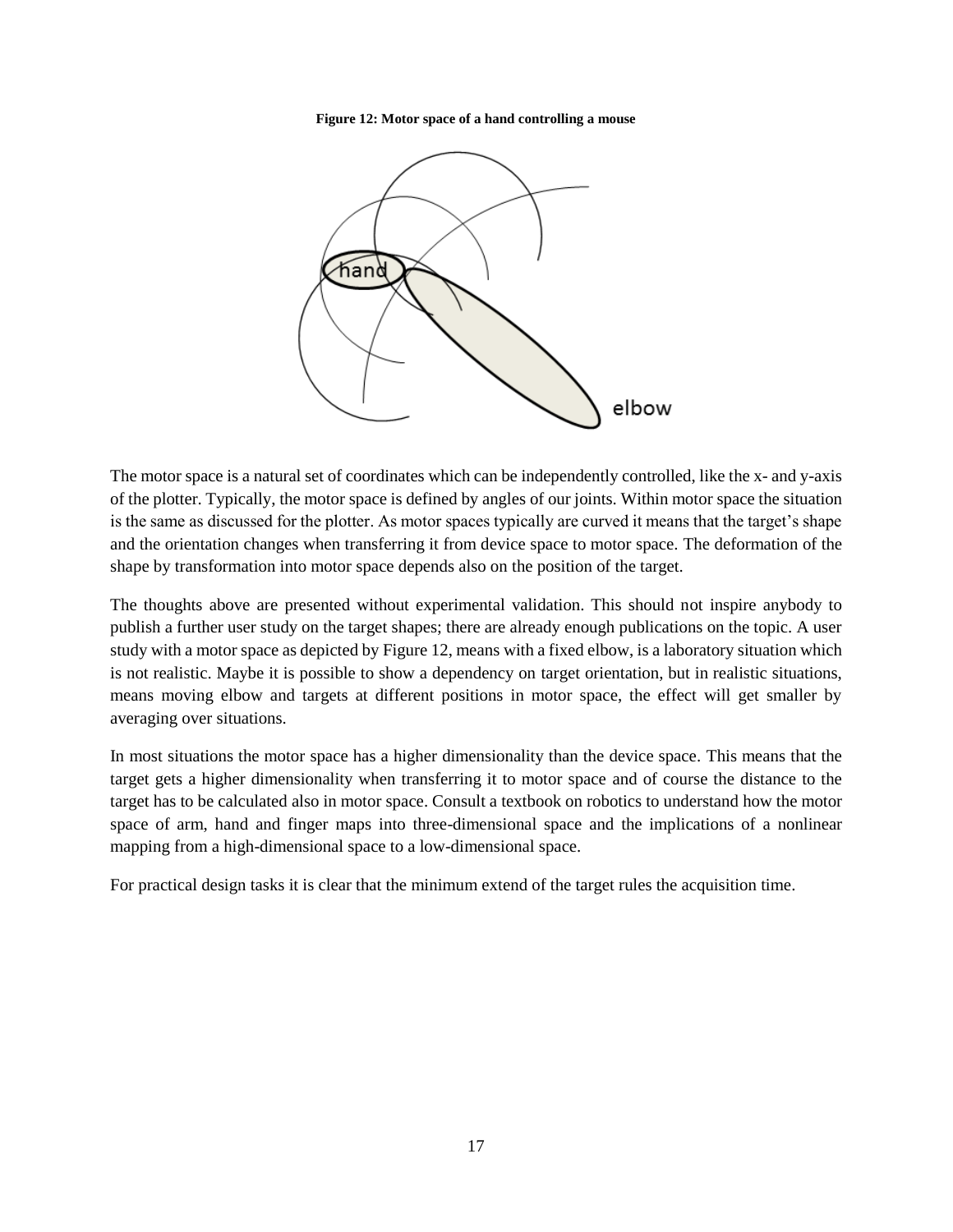### <span id="page-17-0"></span>**Fitts' Law Does not apply to Saccadic Eye Movements**

This chapter would not be necessary if there were not a handful of publications which did a Fitts' law evaluation for eye movements, for example [\[Ware, Mikaelian 1987\]](#page-30-7), [\[Miniotas 2000\]](#page-30-8), [\[Zhang, MacKenzie](#page-30-9)  [2007\]](#page-30-9), [\[Vertegaal 2008\]](#page-30-10). Psychology textbooks state that the eyes move ballistic, which is the opposite of Fitts' law. Also Sibert and Jacob expressed themselves skeptical on the validity of Fitts' law for the eyes [\[Sibert, Jacob 2000\]](#page-30-11).

Ballistic movements do not depend on target size. Psychology textbooks also give a formula for the time the eyes need to position on a target. This formula was given by Carpenter [\[Carpenter 1977\]](#page-30-12) and is independent of target size

$$
T = 21 \text{ ms} + 2.2 \text{ ms}/^{\circ} \cdot \text{A}
$$
 (28)

*A* is the amplitude of the eye movement measured in degrees as the eye movement is a rotational movement. Formula (28) assumes a linear relation (is a linear approximation) and was found by fitting with experimental data. See Abrams, Meyer, and Kornblum [\[Abrams, Meyer, Kornblum 1989\]](#page-30-13) for an eye speed model assuming a constantly increasing eye muscle force which results in a cubic root relation. In both approaches the eye movement time does not depend on a target size. It is hard to understand why some publications in the field of HCI completely ignore the results of psychology and also do not even listen to warning voices from their own community.

For clarifying the topic it is necessary to understand that the eye has two different types of movements (beside movements on smaller scales like micro-saccades and drift and tremor). One type of eye movements is compensation movements which compensate head movements or movements of the object looking at. Such movements are smooth and may be controlled in a control-feedback loop. The other type of eye movements is saccades, abrupt movements with speeds up to 700°/sec. This means that the visual information on the retina changes quicker than the receptors can process and therefore the eye is virtually blind during a saccade. This means that the movement cannot be controlled by a feedback loop and therefore the movement is ballistic. The situation is comparable to throwing a stone; when the stone leaves the hand there is no further control on the movement and the arrival at the target does not depend on the target size.

Assuming still that Fitts' law applies to eye movements is not only in contrast to the results of psychology but also leaves open questions. The first thing which has to be discussed is the question whether target acquisition by the eye is a single- or multi-saccade process. It seems that the eye is able to position on a target with a single saccade with a precision which is enough to bring the target into the small field of high resolution vision (fovea). The next thing to discuss is the target and its size. What are targets for the eye when watching a video and what are the target sizes? When looking at a face what is the target - the eye, the nose, the mouth or the whole face? However, without a target size it is impossible to calculate a time with Fitts' formula.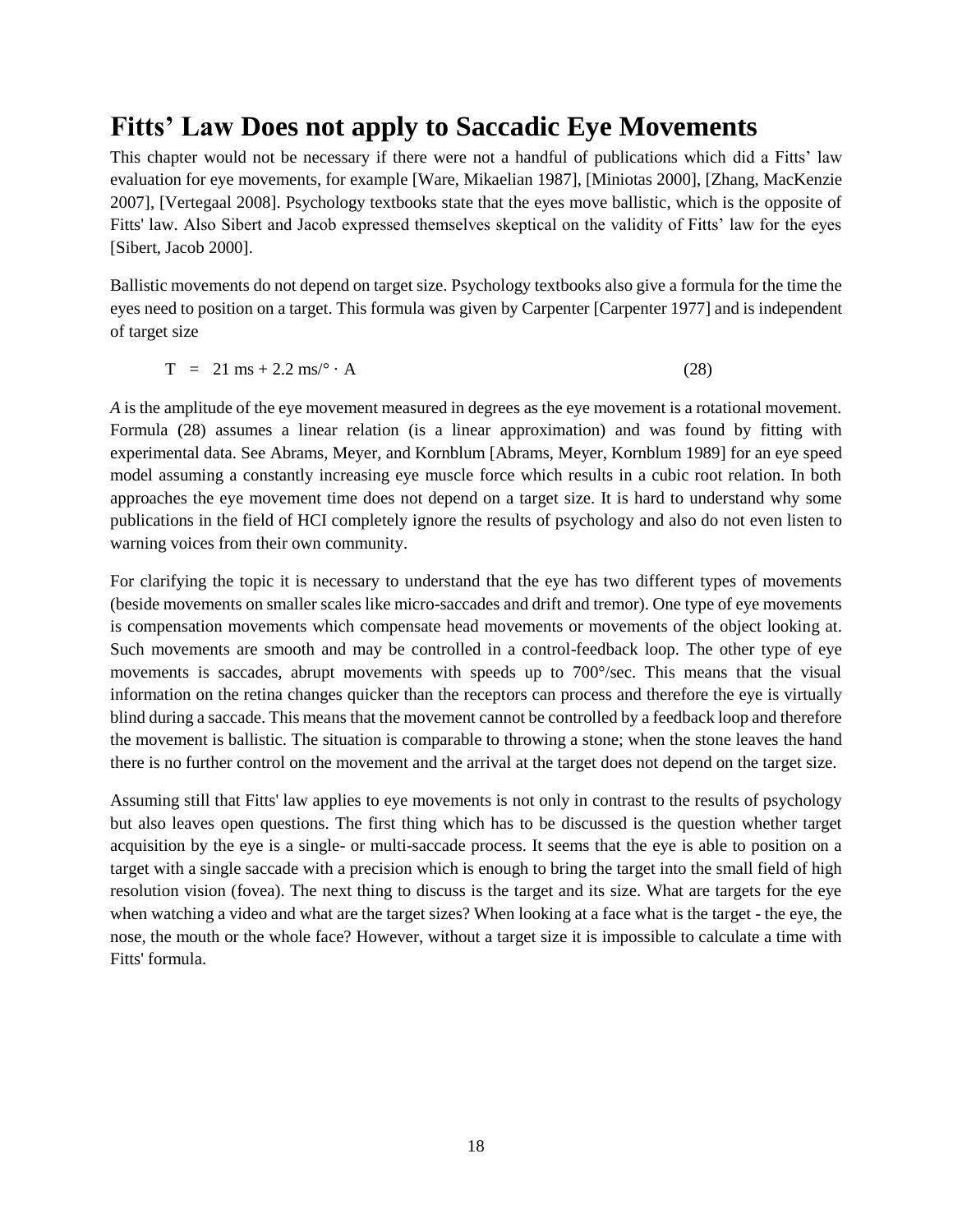# <span id="page-18-0"></span>**Evaluation of Fitts' Law Data**

Evaluating data needs some care and an understanding of the mathematical methods applied. The goal of the evaluation is not to provide fantastic good value which impresses others, i.e. the reviewer of a submission. The evaluation should be done with honesty.

<span id="page-18-1"></span>A typical Fitts' law evaluation plots execution times against *ID*s and shows with a regression test that there is a linear dependency. An example of such plot is given in [Figure 13.](#page-18-1) It is easy to see that the data are more a cloud than a straight line.

#### **Figure 13: Fitts' law data are not on a straight line**

![](_page_18_Figure_4.jpeg)

### Fitts' Law Data : Performance Time over ID

Many HCI researchers report the correlation value and think that a high correlation, i.e. a value close to 1, proves the validity of Fitts' law. However, this is not true. The correlation strongly depends on the number of data pairs used for the calculation. Furthermore, correlation does not tell anything about significance – it needs a further statistical test to show this.

Fitts had a mechanical setup and therefore had only few different *ID*s. He used four different target sizes and four different distances. He chose sizes and distances in a ratio of 1, 2, 4, and 8. This has the advantage that there are different pointing tasks with the same *ID*. This allows testing the validity of Fitts' law; pointing tasks with different target sizes but same *ID* should have the same completion time.

In the HCI community it seems to be common practice to average the completion time for the same *ID* before evaluating the data with a regression test. This is not legitimate because it makes the correlation meaningless[. Figure 14](#page-19-0) shows two different data sets (the crosses represent the data and the circles represent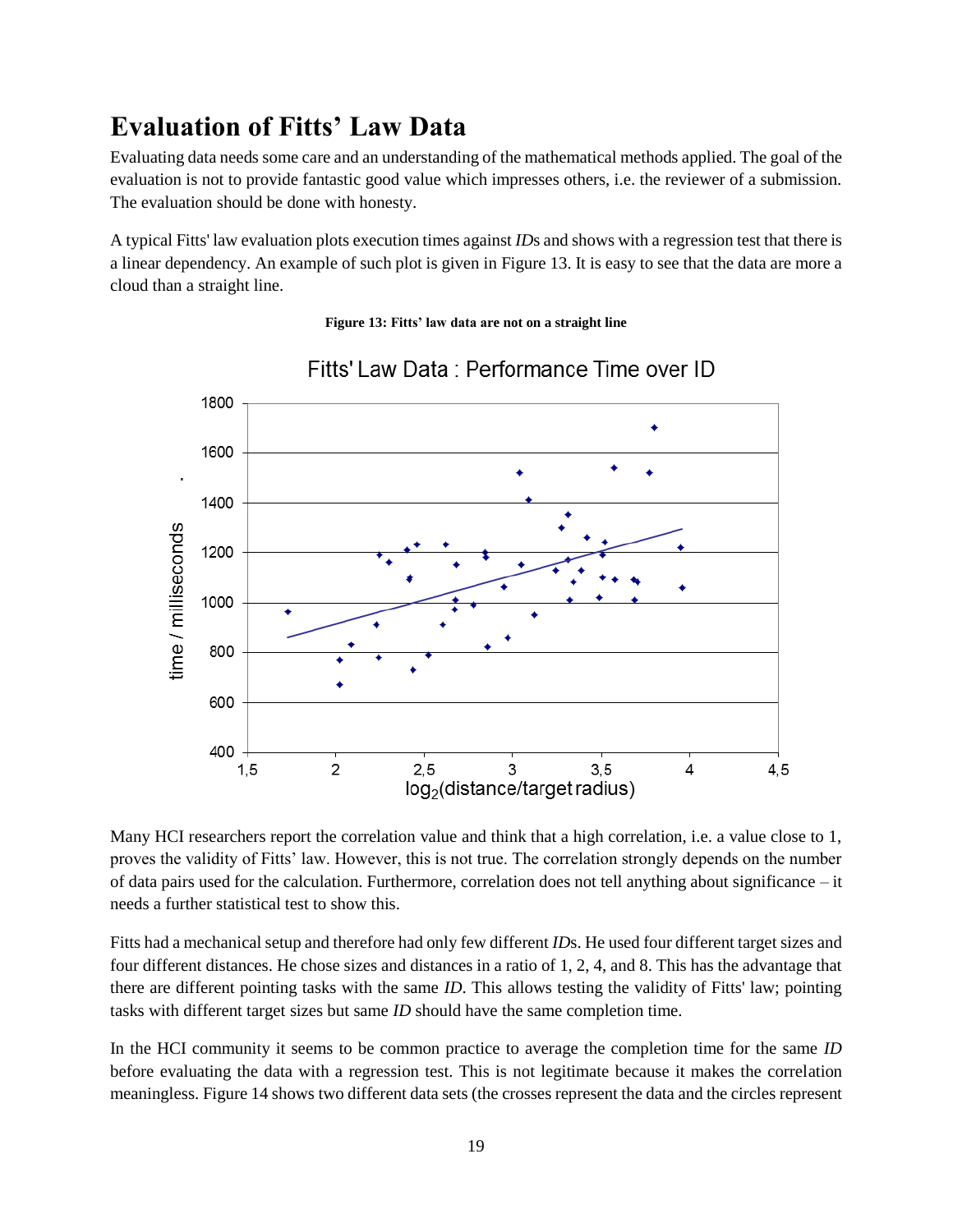the means) which will produce the same value for the correlation if averaged first although it is clear that the left data set fits much better.

<span id="page-19-0"></span>![](_page_19_Figure_1.jpeg)

**Figure 14: Two different data sets with the same correlation if averaged first**

Averaging the data points over *ID*s from different target sizes respectively distances is not legitimate because it assumes the validity of Fitts' law already before testing the validity. The consequence of such ill method is that the test confirms the assumption which was put implicitly into the data, even if Fitts' law does not apply.

To illustrate this we assume that the formula of Carpenter (28) applies to eye movements and we do the evaluation as given in [\[Miniotas 2000\]](#page-30-8). With the formula of Carpenter the positioning speed for the eye is independent from the target size and the time to hit the target has a linear dependency only on the distance.

<span id="page-19-1"></span>![](_page_19_Figure_5.jpeg)

**Figure 15: Averaging over IDs first confirms Fitts' law even if it does not apply**

[Figure 15](#page-19-1) shows the situation for a completion time obeying a linear relation on distance with three target sizes and three distances fully crossed, which results in nine data points. There are three combinations of distance and size with the same ID. These three combinations have different completion times as the completion time depends only on the distance by assumption. Under this assumption the data are not on a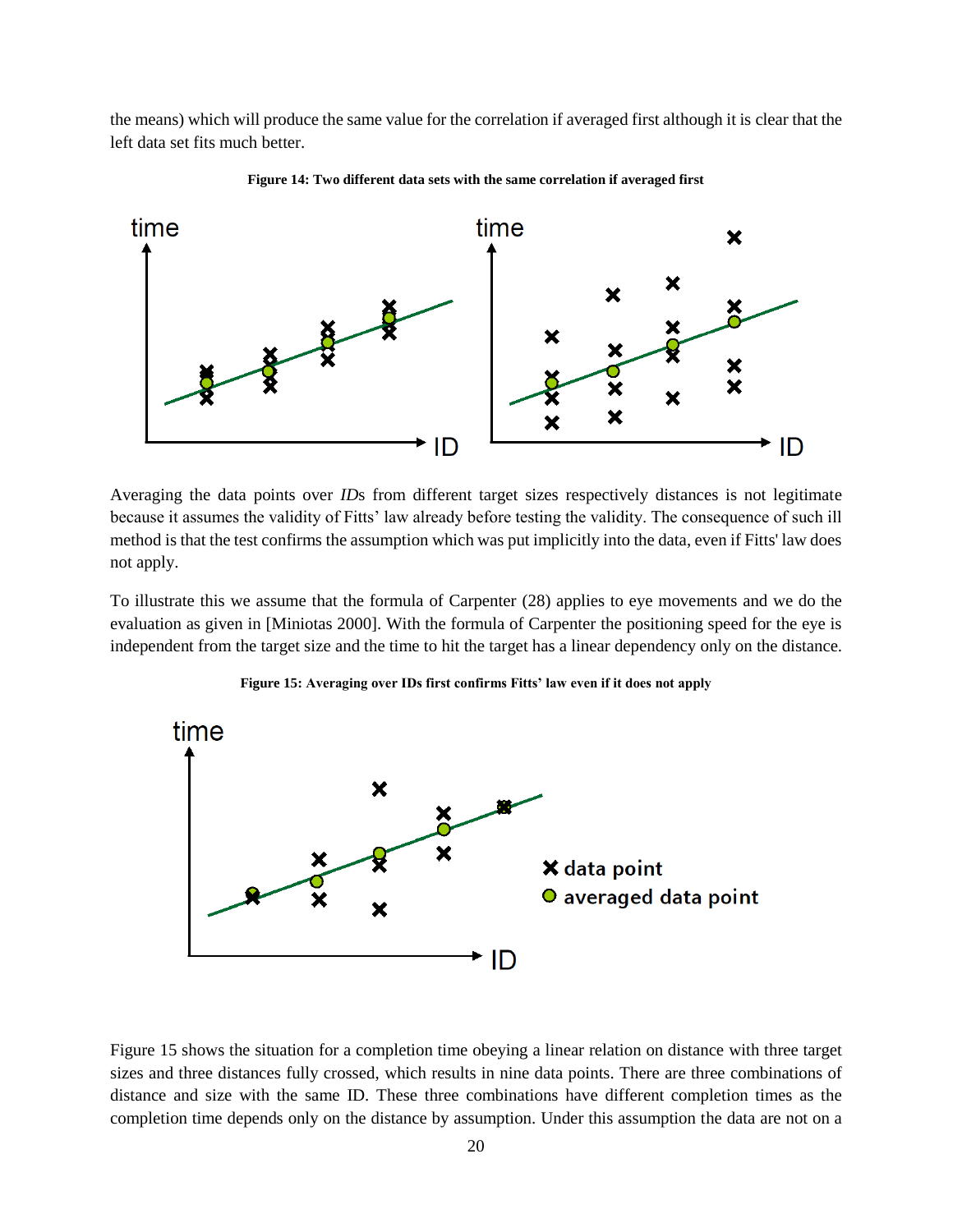straight line, but the averaged data are and a regression test on the five averaged data produces a 'very good' correlation. By the way, even a regression test on the nine raw data delivers a correlation above zero and indicates a linear dependency.

As there are many publications proving Fitts' law with data averaged over *ID* first, the topic seems to be important. Therefore an example, which everybody can reproduce with a standard spreadsheet application, follows.

Let us assume a linear dependency for the completion time, which only depends on the distance and not on the size of the target. We will get a correlation close to 1 although we explicitly assume that Fitts' law does not apply.

For convenience of an easy calculation the target sizes and distances are 1, 2, 4, and 8 in arbitrary and perhaps different units. This is legitimate because the correlation is independent from scales. People who are not familiar with the math can use concrete target sizes in centimeter or inch and calculate concrete times from a linear formula; they will get the same results.

<span id="page-20-0"></span>Typical Fitts' law user studies use four target sizes with the ratios 1, 2, 4 and 8 and four distances with the same ratios. This results in seven different ratios of distance and target size as shown in [Table 1.](#page-20-0)

| A/R |     |     |     |  |
|-----|-----|-----|-----|--|
|     |     |     |     |  |
|     | 1/2 |     |     |  |
|     | 1/4 | 1/2 |     |  |
|     | 1/8 | 1/4 | 1/2 |  |

**Table 1: All combinations for four distances** *A* **and four target radius** *R*

<span id="page-20-1"></span>Typically, the subjects in such a user study perform positioning tasks over all combinations of target sizes and distances, which results in data probes of uniform distribution over all combinations. With a linear relation it is possible to calculate the average execution time from the average distance. [Table 2](#page-20-1) shows all possible IDs and the resulting average distances ( $\sum A / \#$ ).

|  |  | Table 2: All possible IDs and the corresponding average distance |  |
|--|--|------------------------------------------------------------------|--|
|  |  |                                                                  |  |

| A/R | log <sub>2</sub> (A/R) | # | $\Sigma$ A | $\Sigma$ A / # |
|-----|------------------------|---|------------|----------------|
| 1/8 | $-3$                   |   |            |                |
| 1/4 | $-2$                   | 2 | $1+2$      | 3/2            |
| 1/2 |                        | 3 | $1+2+4$    | 7/3            |
|     |                        |   | $1+2+4+8$  | 15/4           |
| 2   |                        | 3 | $2+4+8$    | 14/3           |
|     | 2                      | 2 | $4 + 8$    |                |
| Q   | 3                      |   |            |                |

[Figure 16](#page-21-0) shows the average distance over *ID* as given in [Table 2](#page-20-1) (circles) together with their trend line (solid) and all 16 data (crosses) according to [Table 1](#page-20-0) also together with their trend line (dashed). The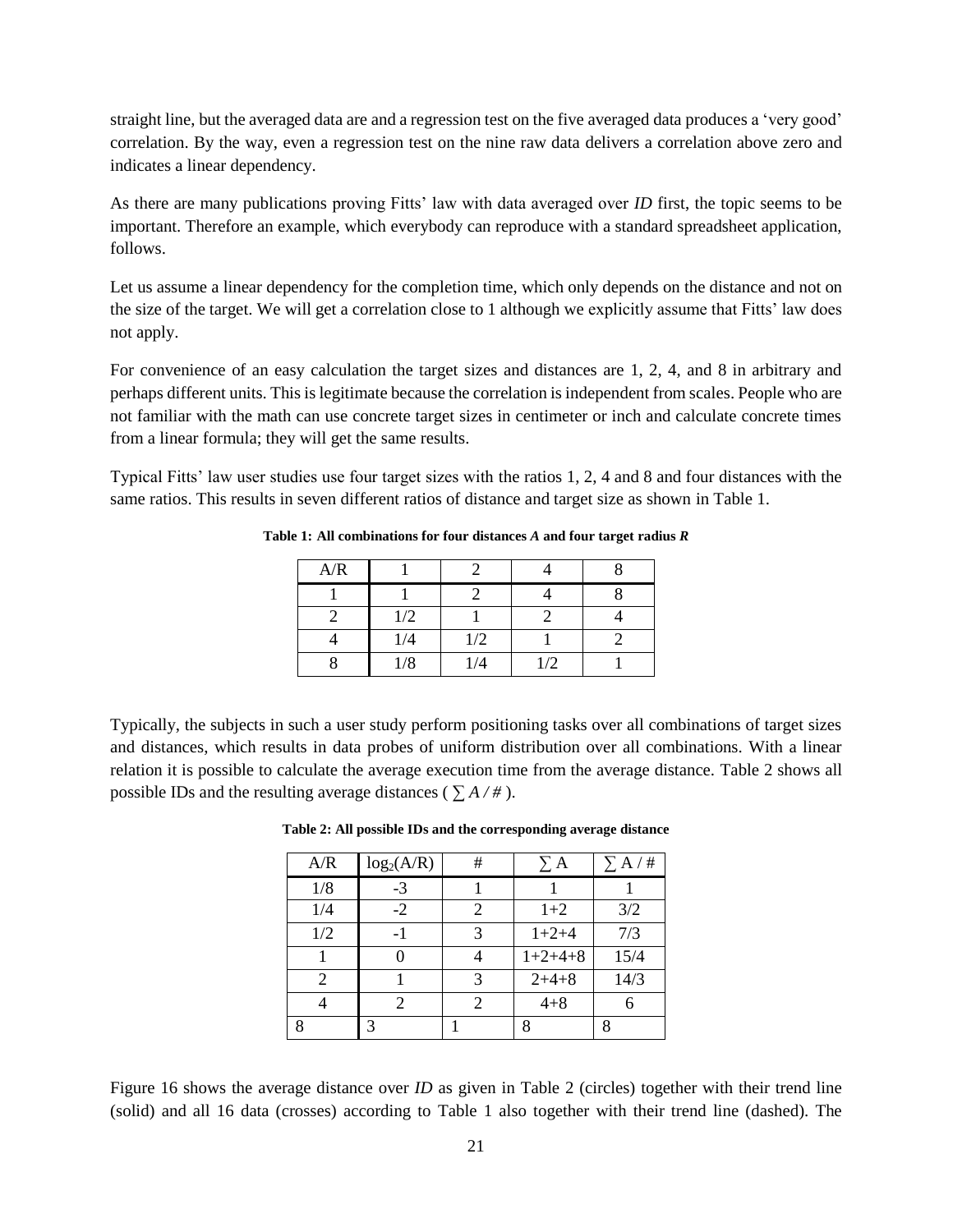regression factor or correlation for all data  $R^2 = 0.46$  and for the averaged data  $R^2 = 0.97$ , which is very close to 1.0. Many researchers from HCI present a correlation close to 1.0 as a proof for the validity of Fitts' law. However, the calculation here was done with the assumption that Fitts' law does not apply.

<span id="page-21-0"></span>![](_page_21_Figure_1.jpeg)

![](_page_21_Figure_2.jpeg)

It is worth to mention that Fitts did not argue that a high correlation proves his assumption. He did a critical analysis of his data with the result that his data are not perfect. Fitts' mentioning of correlation sounds more like an apology:

"*The Pearsonian correlation between the 16 values for the two variations in the tapping task was large however (r = .97).*" [\[Fitts 1954\]](#page-30-1)

The sentence also shows that Fitts was aware that correlation depends on the number of values and therefore mentions 16 values. As Fitts' experiment had 4 different target sizes and 4 distances the 16 values also tell that Fitts did not average the values for the same *ID* first before doing the evaluation.

To demonstrate that correlation depends on the number of values, [Figure 17](#page-22-0) shows the data of 100 mouse clicks from a Fitts' law experiment where the distance to the target was varied on a continuous scale. The correlation is 'only' 0.17. The same data, but averaged first over groups of 10 data points is shown i[n Figure](#page-22-1)  [18.](#page-22-1) The slope and offset for now only ten data points did not change much, but the correlation went up to 0.66. With two data points only the correlation will have a perfect value of 1.0.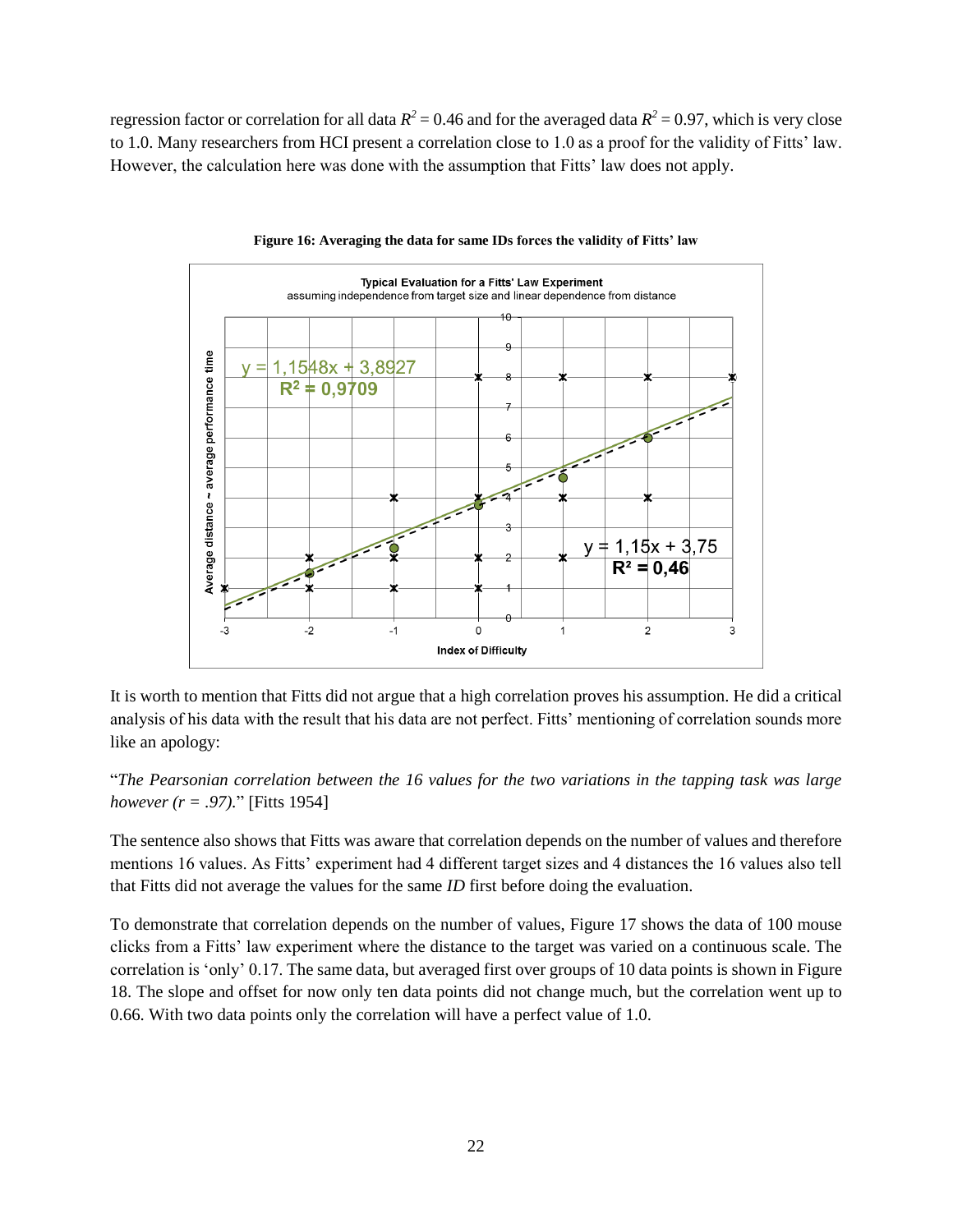<span id="page-22-0"></span>![](_page_22_Figure_0.jpeg)

**Figure 17: Fitts' law data for 100 mouse clicks**

**Figure 18: Fitts' law data for 100 mouse clicks, but averaged over sets of 10 data points**

<span id="page-22-1"></span>![](_page_22_Figure_3.jpeg)

Now, after seeing that correlation depends on the number of data points, we understand that correlation does not tell much we can use. Actually, it would be much better to know the accuracy of the *a*- and *b*-constant.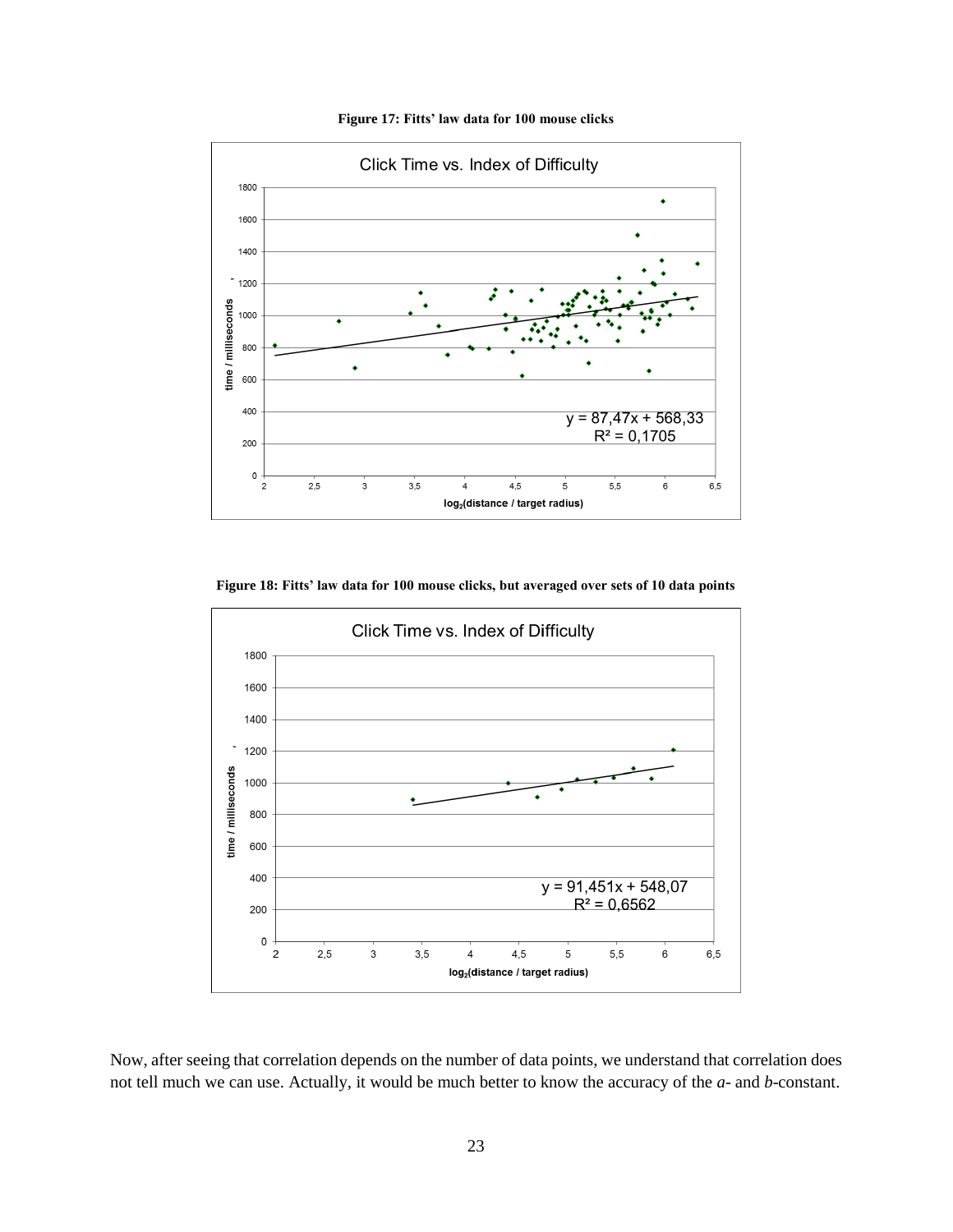Using the program **gnuplot** provides this with the following commands:

#### gnuplot> $f(x) = a + b*x$

#### **gnuplot> fit f(x) 'fit100.txt' using 2:1 via a, b**

The file **fit100.txt** contains the measured data.

**Figure 19: gnuplot's output for the data in [Figure 17](#page-22-0)**

```
...
After 4 iterations the fit converged.
final sum of squares of residuals : 2.24853e+006
rel. change during last iteration : -2.89397e-010
degrees of freedom (FIT_NDF) : 98
rms of residuals (FIT<sup>-STDFIT</sup>) = sqrt(WSSR/ndf) : 151.473
variance of residuals (reduced chisquare) = WSSR/ndf : 22944.1
Final set of parameters Asymptotic Standard Error
======================= ==========================
a = 568.329 +/- 100.4 (17.66%)
b = 87.4702 +/- 19.49 (22.28%)
correlation matrix of the fit parameters:
 a b 
a 1.000 
b -0.989 1.000
```
**gnuplot** gives us a standard error and now we know that the *a*-constant is in the range from 468 to 668 milliseconds and the *b*-constant is in the range from 68 to 107 milliseconds/bit. This statement helps much more to compare different measurements of Fitts' law data.

An evaluation is not done with stating the values, but needs a critical discussion. From the *b*-constant we know that it took 87.5 milliseconds to transmit one bit or that 11.4 bits were transmitted in a second. This matches with the values measured by Fitts:

"*Performance on the pin-transfer task varied from 8.9 to 12.6 bits/sec, for the 20 conditions studied,…*" [\[Fitts 1954\]](#page-30-1)

The *a*-constant, which is equivalent to reaction time, is around 568 milliseconds. As typical reaction times are 200 to 300 milliseconds this value seems to be to rather high. However, the reason is that there are two reaction times involved in the experiment – the first reaction time is the time to start moving the mouse (see [Figure 6\)](#page-12-1) and the second reaction time is the time to click the mouse key when arriving in the target (see [Figure 8\)](#page-13-1).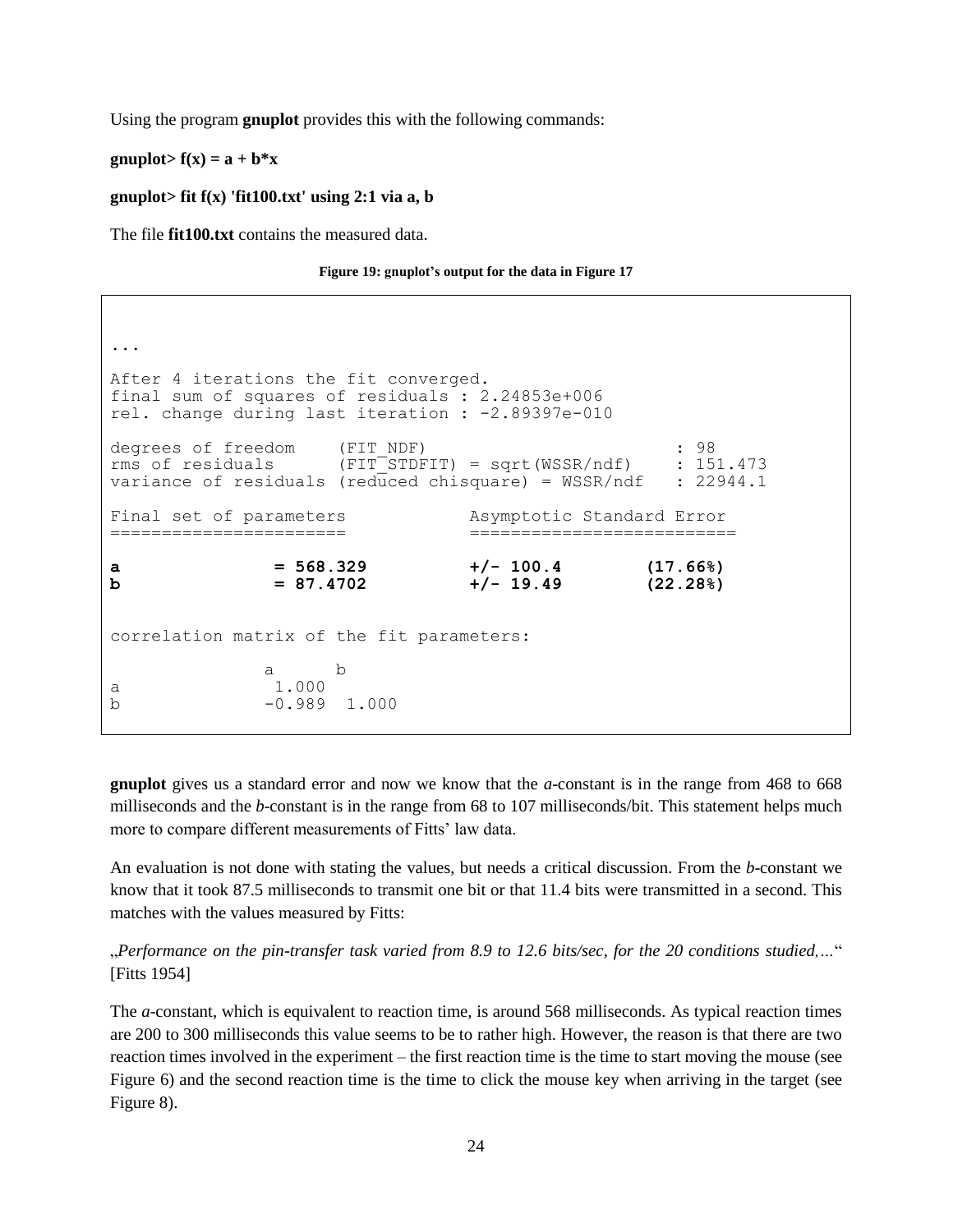The discussion of the results shows, that the evaluation of the presented Fitts' law experiment is in accordance with the research of Fitts and that the results are plausible.

By the way, **gnuplot** can also plot the data (see [Figure 20\)](#page-24-0).

<span id="page-24-0"></span>![](_page_24_Figure_2.jpeg)

![](_page_24_Figure_3.jpeg)

The evaluation given so far is still not perfect. Measured data, in this case distance and time, always have measurement errors. This error can be visualized by error bars in the plot. The time for the presented data was measured on an operating system with ten milliseconds time slices (Windows XP) and therefore the error in the time measurement is around one percent. With respect to the high standard error reported by **gnuplot** it is legitimate to neglect the error of the input data. However, it should not be the other way round and therefore it is good scientific style to report error intervals for the raw data.

Finally, the standard error reported by **gnuplot** assumes certain properties for the error distribution. For a perfect evaluation it is necessary to show that these assumptions are true. However, this is cumbersome and sometimes even difficult. Therefore these validations of assumptions are missing in most publications. Nevertheless, it is worth to be aware of these assumptions. Therefore studying the documentation and some of the tutorials for **gnuplot** is recommended.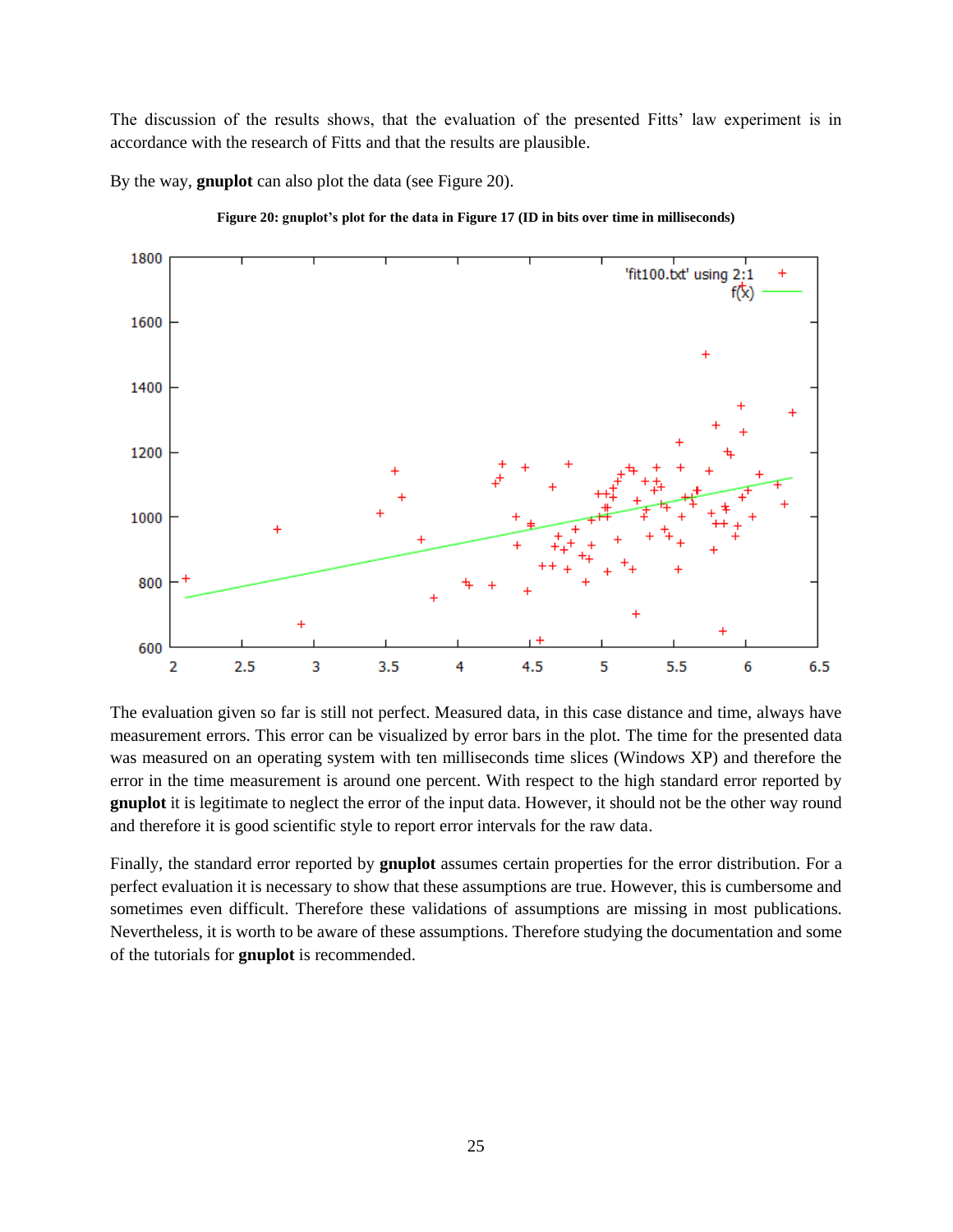# <span id="page-25-0"></span>**Steering Law**

One valuable extension to Fitts' law from the HCI community is the steering law of Accot and Zhai [\[Accot,](#page-30-14)  [Zhai 1997\]](#page-30-14). The idea behind the steering law is that steering a vehicle through a narrow tunnel needs more time than steering it through a wide tunnel. The same is true for steering the mouse through cascading menus.

The question for the steering law is: How much time does it need to steer the mouse through a tunnel of length *A* (*A* stands for amplitude to be consistent with Fitts' law) and width *W*?

<span id="page-25-1"></span>One possible approach is a model with a speed-accuracy trade-off similar to the discrete step model. A movement within one time unit can be short or long, but the accuracy of the movement is a fraction of the covered length. The maximum movement within one time unit is a movement where the error circle does not exceed the width of the tunnel.

![](_page_25_Figure_4.jpeg)

#### **Figure 21: Steering through a tunnel**

For simplicity we assume a straight tunnel of constant width W. Let *f* be the factor to calculate the radius of the error circle from the length of the movement:

$$
r = f s \tag{29}
$$

For not bumping into the borders of the tunnel the error circle has to be smaller than the width of the tunnel:

$$
r < W/2 \tag{30}
$$

Together with the relation of distance and error (29) and an equal sign for the maximum distance we get

$$
f s = W / 2 \tag{31}
$$

and solved for s:

$$
s = W / (2 f) \tag{32}
$$

Now it is easy to calculate the time *T* for steering through a tunnel of length *A* and width *W*. As we move distance *s* in one time unit we have to divide the total length by *s*:

$$
T = 2 f A / W \tag{33}
$$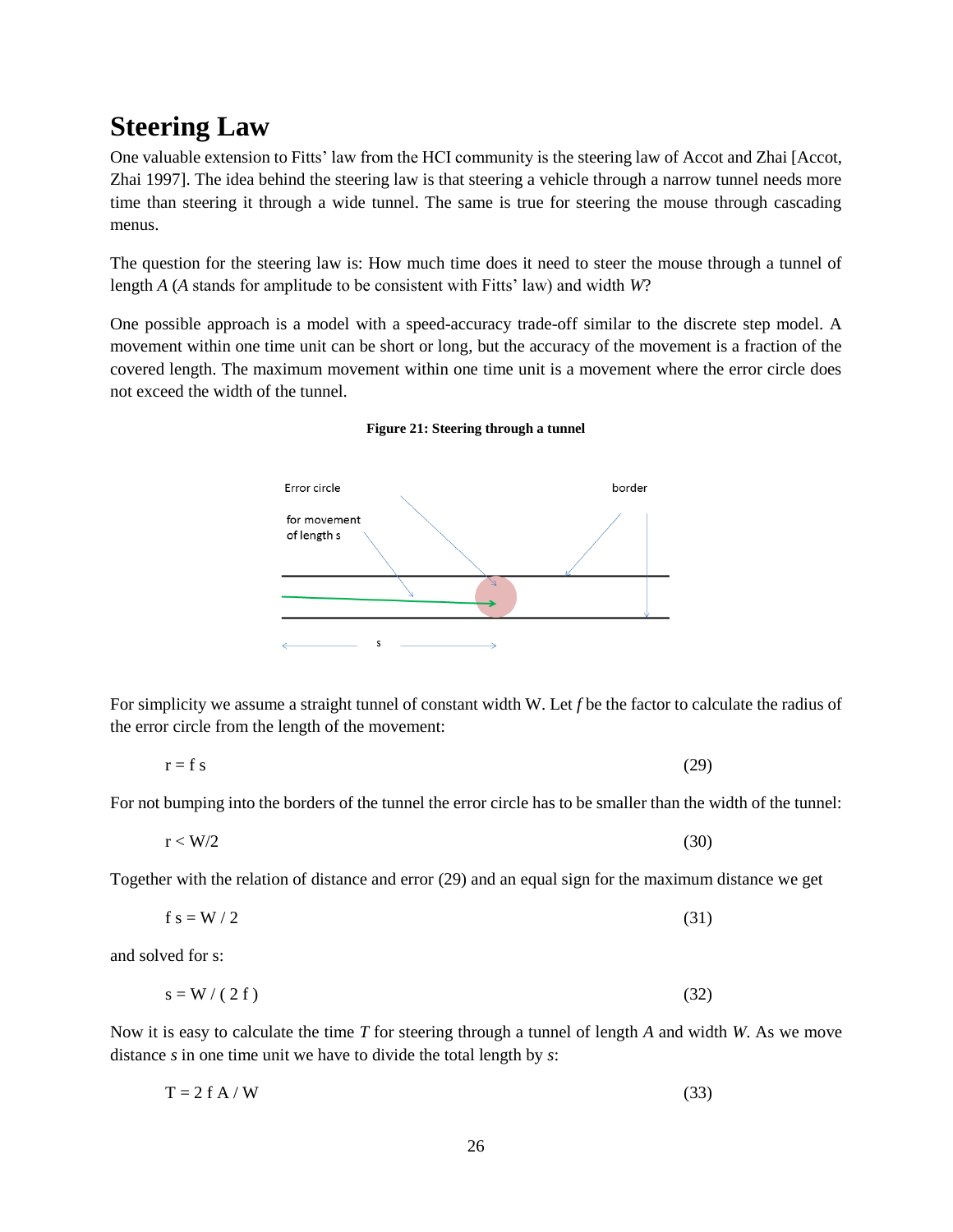This formula is the same as given by Accot and Zhai, however derived from different assumptions and with simpler math.

The approach of Accot and Zhai has a severe problem. They divide the steering task into *n* subtasks of Fitts' law-type with tunnel length *A/n* and do an infinitesimal transition using MacKenzie's formula.

$$
ID_{tunnel} = n * log_2(A/(nW) + 1) = log_2(A/(nW) + 1)^n
$$
\n(34)

The argument of the logarithm is a well-known series (the limit definition of the exponential function  $e^{AW}$ by Euler). The problem is that with Fitts' correct formula, means without the 1, the infinitesimal transition does not converge. Therefore it is doubtful whether it is possible to compose a steering task from infinite small Fitts' law-type tasks.

The derived formula (33) shows that the travelling time *T* is proportional to the length *A* of the tunnel. This is what we expect by common sense. If we know the time it needs to steer through a certain tunnel, we can connect the same tunnel at the end of the first tunnel and the traveling time will be double. Concatenating n tunnels with traveling times  $t_i$  will result in a traveling time which is the sum of all  $t_i$ . If the tunnel has changing widths it is possible to divide the tunnel into pieces with constant width and sum the times for the pieces. This gave Accot and Zhai the idea to calculate the steering time for a tunnel with changing widths from a path integral. They also proposed to calculate complex paths, means curved paths, by integration over the curvilinear abscissa.

$$
ID_{\text{tunnel}} = \int_0^A dx / W(x) \tag{35}
$$

<span id="page-26-0"></span>This is a very elegant way to express it and may work in 'nice' conditions, but goes much too far. It ignores that there is something like a characteristic length (the *s* in [Figure 21\)](#page-25-1) which prohibits an infinitesimal transition. Strictly speaking it is a characteristic ratio (the *f* in formula (29)) as the geometry is free of scale. [Figure 22](#page-26-0) shows two tunnels with the same ID according to (35).

#### **Figure 22: Two tunnels with the same ID**

![](_page_26_Figure_8.jpeg)

Even without conducting a user study it is clear that it takes more time to steer the mouse through the lower tunnel.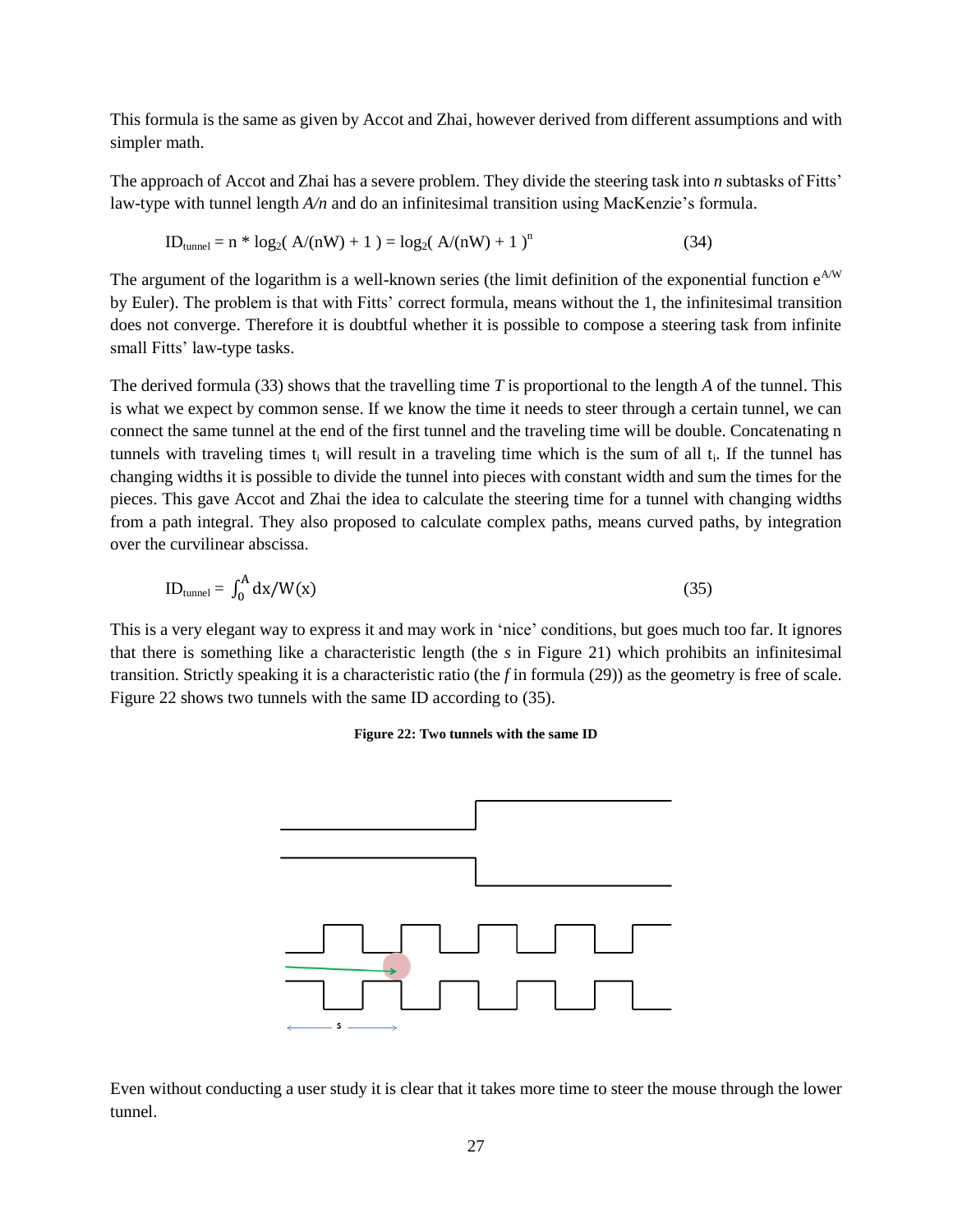<span id="page-27-0"></span>The derivation given above assumes a straight tunnel, but will also hold for 'smooth' curves (se[e Figure 23\)](#page-27-0). Smooth here means that the radius of the curves is bigger than the length *s*.

#### **Figure 23: Steering through a curved tunnel**

![](_page_27_Figure_2.jpeg)

<span id="page-27-1"></span>However, as soon as the radius of the curves is smaller than the distance *s* the situation becomes complex. [Figure 24](#page-27-1) shows a tunnel where it is not even clear which is the path through it.

#### **Figure 24: Two possible paths through a tunnel**

![](_page_27_Figure_5.jpeg)

While the idea of the steering law is good, the theory of Accot and Zhai seems to have some flaws. From a designer's point of view, however, the results presented above are good enough to design proper interfaces.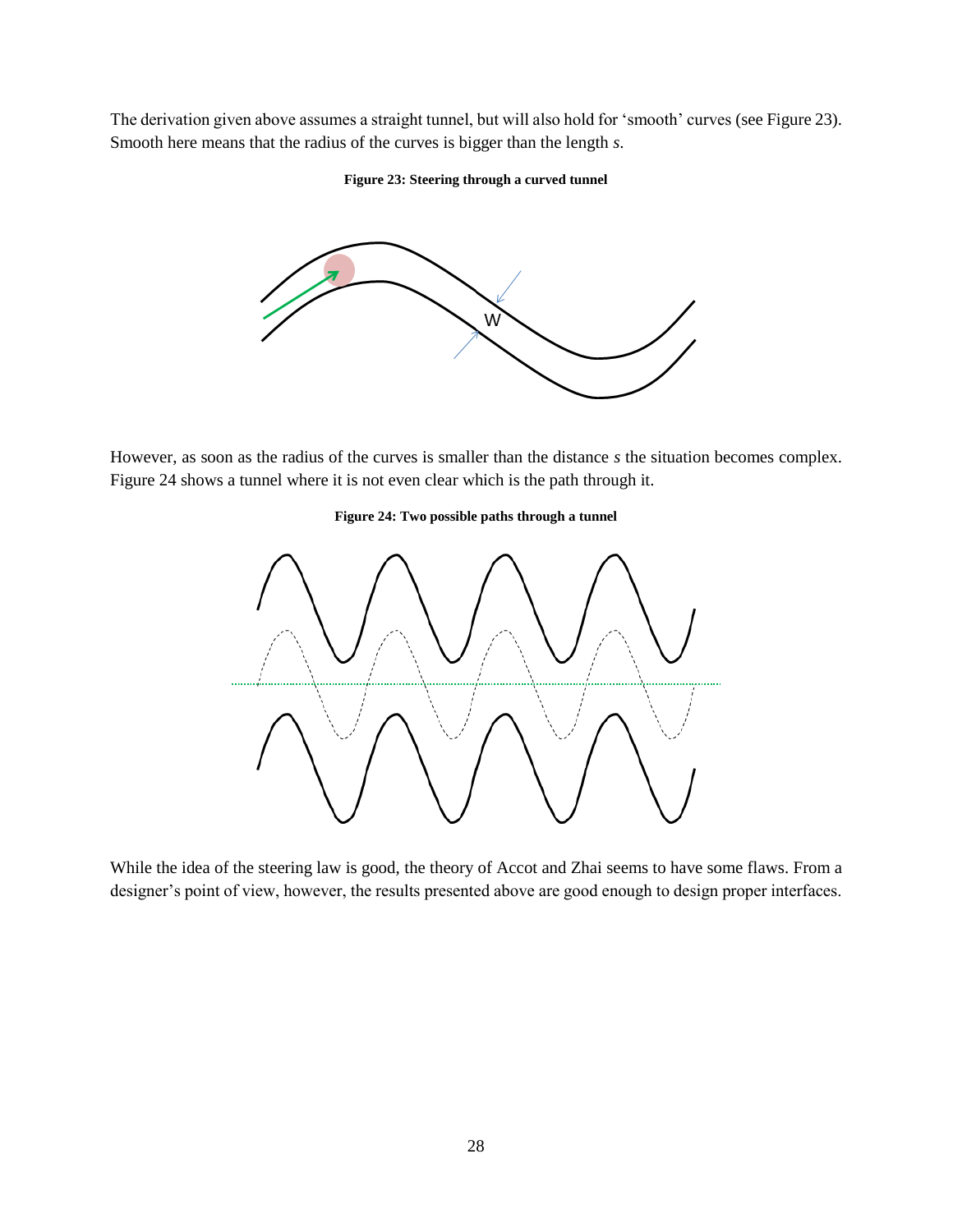# <span id="page-28-0"></span>**Recommendations for Fitts' Law Researchers**

There are already many publications on Fitts' law, perhaps already too much. Anybody who intends to publish papers on Fitts' law should make sure it is a **relevant publication**. Researchers should not mention Fitts' law, just for making their publication 'more scientific'.

Fitts' law researcher should also have the **necessary math background**. The math of information theory is not trivial and the evaluation of data needs good statistics knowledge. Modern software, for example a spreadsheet application, make complex math available to everybody. The software has no awareness whether the math makes sense for the particular data and calculates a result. With respect to Fitts' law it means that a spreadsheet application calculates a regression line and a correlation, even if the person who entered the data has no idea what the meaning of correlation is.

However, putting impressive formulas into a publication to make it look scientific will not make it scientific. It is also not true that things have to be difficult or need complex math to be scientific. Actually, good science prefers simplicity and common sense.

A scientific approach has **methodology**. Measuring data in a user study, processing the data with a math software package and proudly present values is not scientific. First we need an assumption or model from which we can derive a prediction. Then we measure data in a user study. After the evaluation of the data we have to discuss the results and compare it with the predictions we made. If the results do not match with the prediction our assumptions or model is wrong. However, if the results match the predictions it means that the assumptions might be true.

Additionally, a researcher should **know the state of the art**. Regarding the research done in the HCI community this is a lot of work because of the big number of publications. Most publications on Fitts' law done by the HCI community refer to very old results from psychology and mostly to other HCI publications. Fitts published his paper in 1954. For science this is very long time ago and there was most probable some progress in the field. Fitts was a psychologist and it is very likely that other psychologists continued the research in the fifties and sixties; finally, psychologists also like to publish. Maybe it is difficult finding this research because it is printed matter and not available as a PDF document on internet search engines. However, it seems that there are no recent research results for Fitts' law in psychology, which means that psychology does not research Fiits' law anymore.

Most probably the reason is that nowadays the message of Fitts is well understood. Typically, science researches something until it is understood and after it starts to research something else. HCI does Fitts' law research now for nearly three decades and therefore a publication on Fitts' law from the HCI community should aim for **final understanding**.

Shannon's theory explains transmission of bits. It does not really explain processing of bits. Therefore theories based on Shannon's theory have limitations in the understanding. Fitts' law explains quite well why it takes more time to hit a smaller target, but it does not explain the high variance in performance time. There was so much progress in science since the times of Fitts and perhaps it is time for **new concepts**. How do neural networks perform when controlling a pointing task? What do people who build robots know about the topic?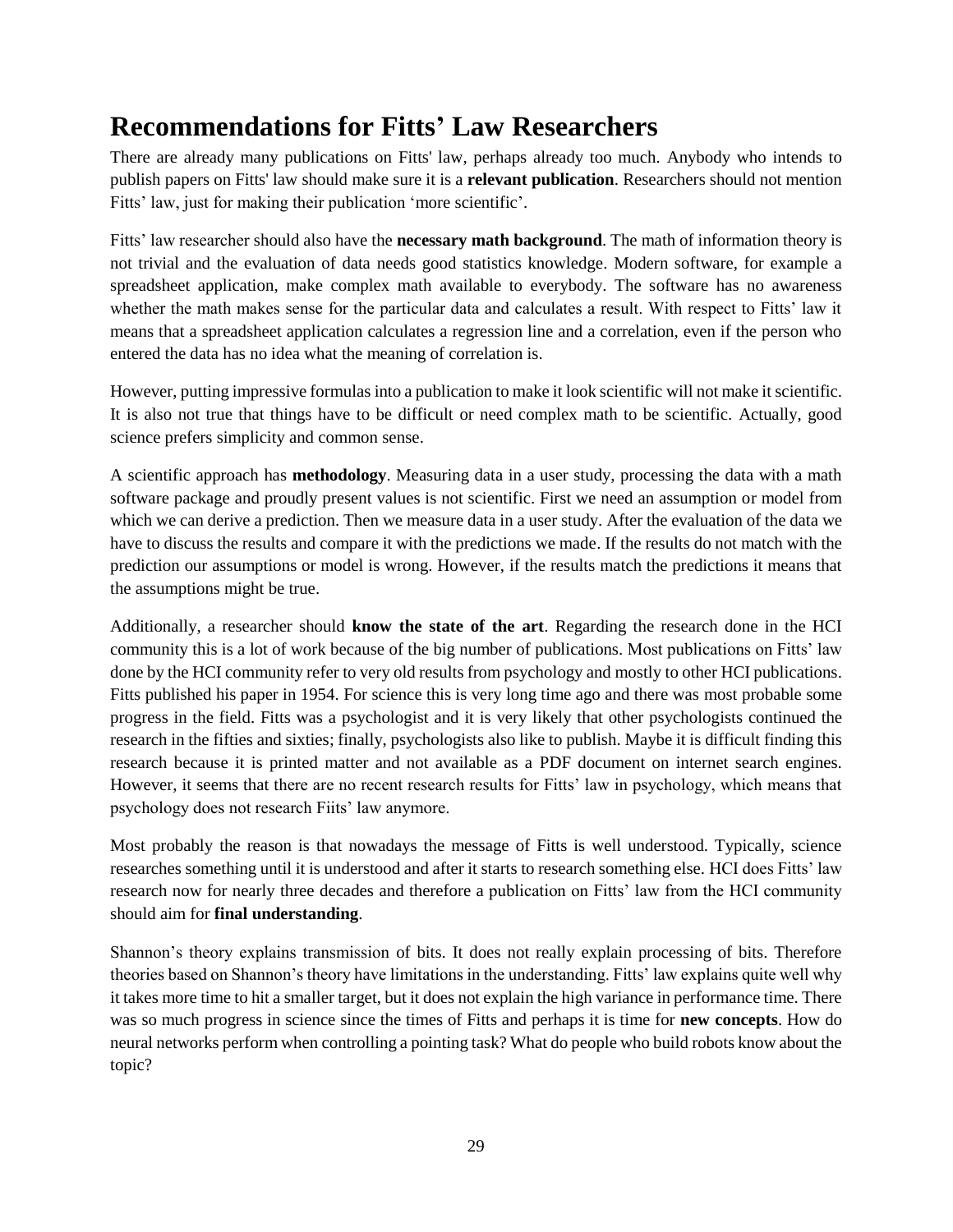# <span id="page-29-0"></span>**Meaning of Fitts' Law for HCI**

The practical meaning of Fitts' law for the HCI community was explained in the preface – it takes more time to hit a target if it is further away or smaller. There is no reason making a big deal of it and it is definitely not worth the several hundred publications on the topic. Fights for the most exact formula predicting target acquisition times do not bring any benefit and have no implication on practical design issues.

Fitts' law experiments suit perfectly for student exercises. The software is easy to program on any platform, the user study does not take much time, and the measured data are the base for exercising statistical methods. There are many pointing devices, mouse devices, trackballs, touchpads and joysticks, which allow many variations for a different exercise in the next course.

Of course the concept of limited information transmission from a human to a device has relevance for human computer interaction. Therefore it seems natural that the HCI community does research on this topic. However, the concept is well-known for more than half a century and there was a lot of psycho-motor research done already and therefore the concept is also well-understood, at least outside HCI.

It seems that the motivation for Fitts' law research by the HCI community is the scientific claim. Fitts' formula is the only non-trivial formula in HCI and has a relation to Shannon's information theory which is definitely hard science. Therefore Fitts' law could support the scientific claim of a community which mostly deals with soft design issues. However, if people do research on a naïve level it can also prove the opposite.